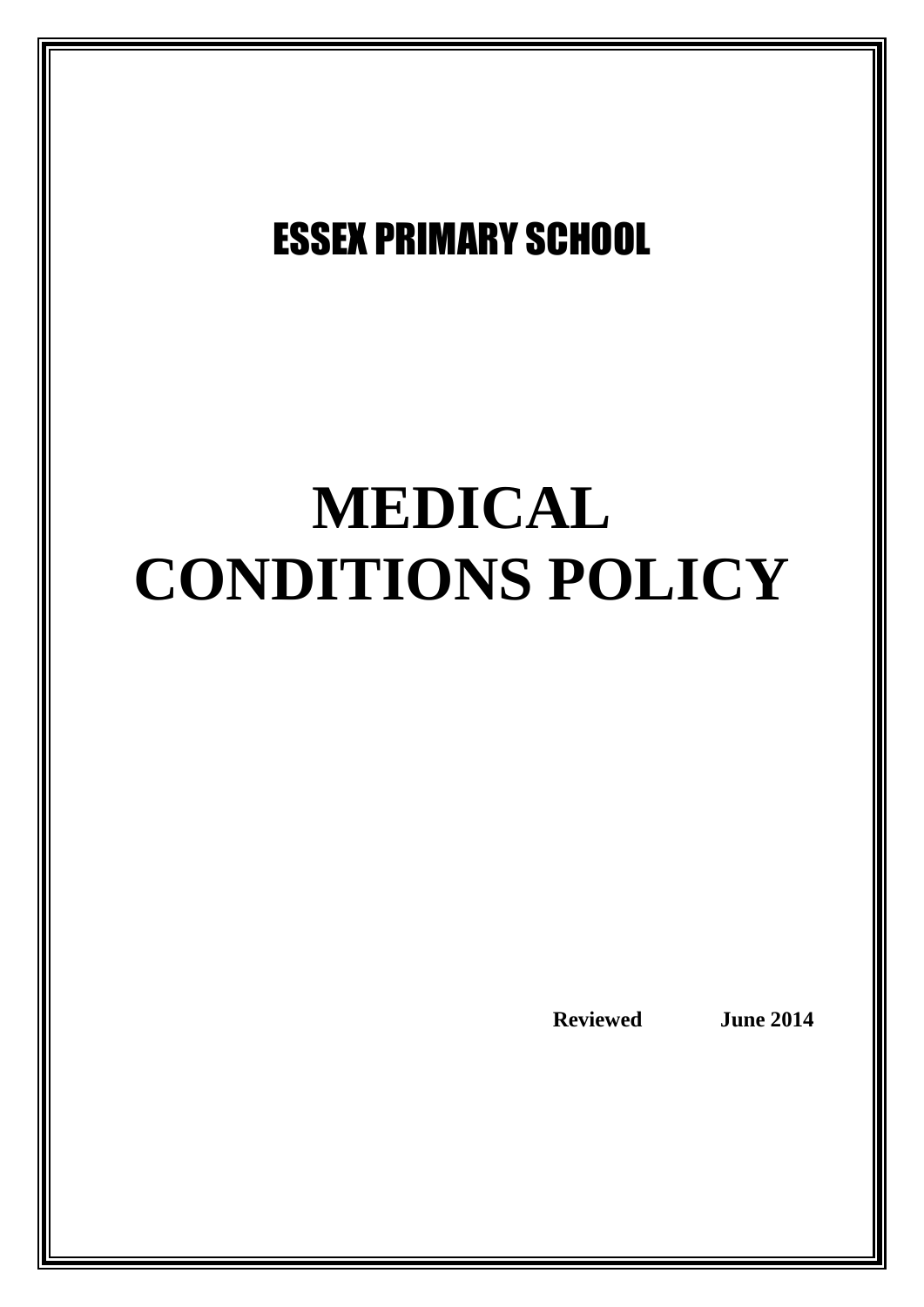# **Contents**

|                                     | Page        |
|-------------------------------------|-------------|
| <b>Policy statement</b>             | $\mathbf 2$ |
| <b>Policy framework</b>             | 3           |
| <b>Policy guidelines</b>            | 4           |
| <b>Legislation and guidance</b>     | 27          |
| <b>Further advice and resources</b> | 30          |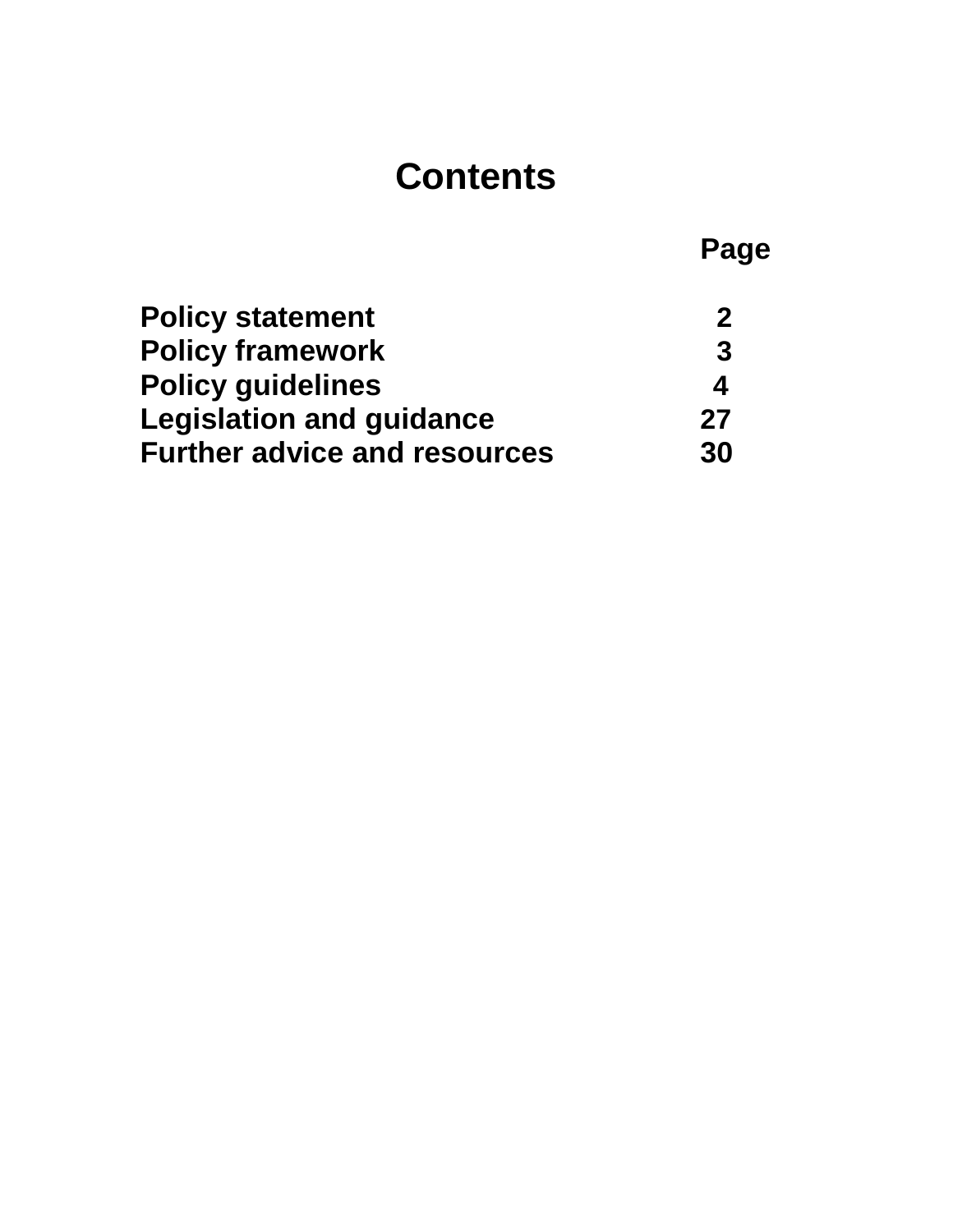# **Policy statement**

- **Essex Primary School is an inclusive community that aims to support and welcome pupils with medical conditions.**
- **This school aims to provide all pupils with all medical conditions the same opportunities as others at school.**

**We will help to ensure they can:**

- be healthy
- stay safe
- enjoy and achieve
- make a positive contribution
- achieve economic well-being.
- The school ensures all staff understand their duty of care to children and young people in the event of an emergency.
- All staff feel confident in knowing what to do in an emergency.
- This school understands that certain medical conditions are serious and can be potentially life threatening, particularly if ill managed or misunderstood.
- This school understands the importance of medication being taken as prescribed.
- All staff understand the common medical conditions that affect children at this school. Staff receive training on the impact medical conditions can have on pupils.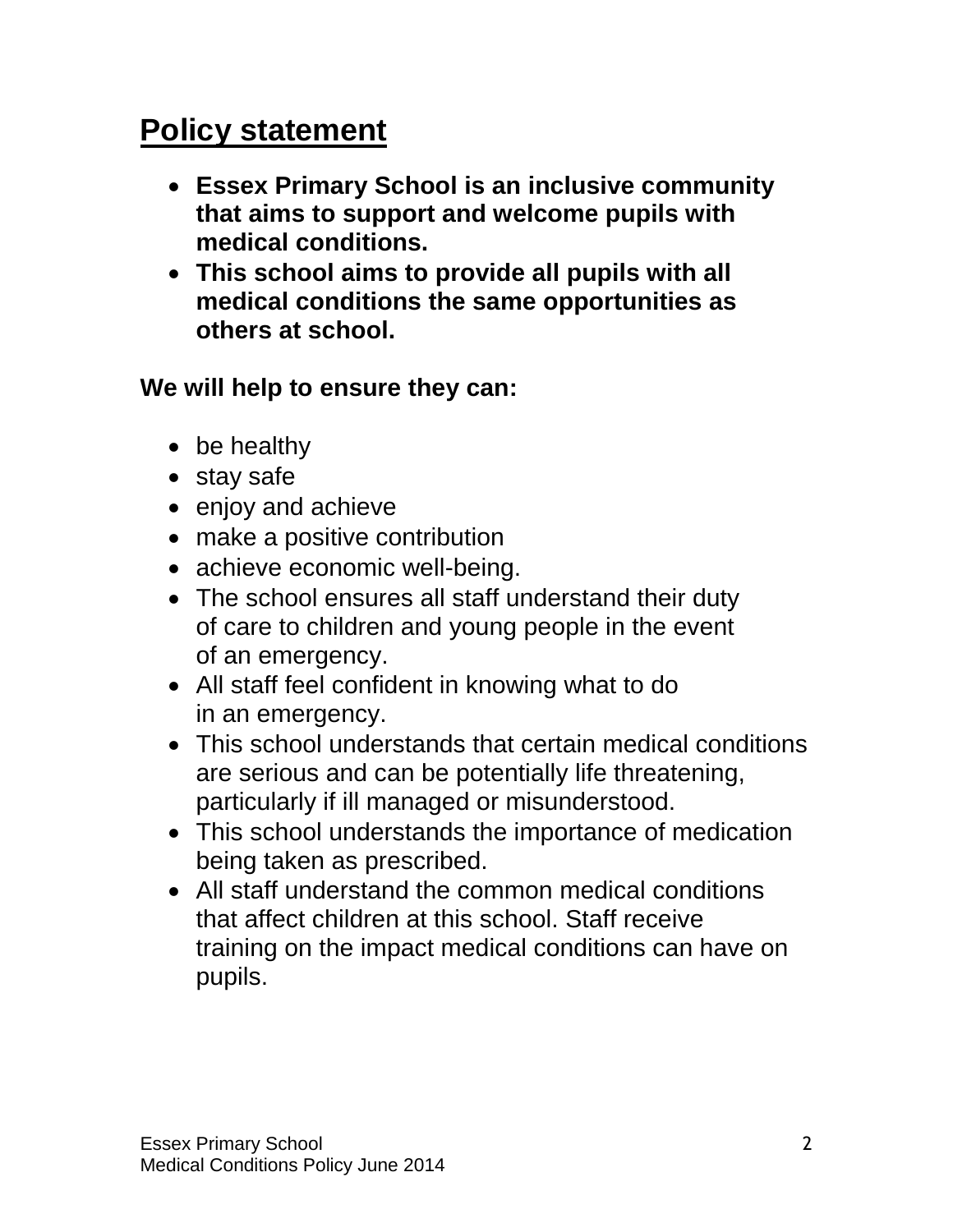# **Policy framework.**

1. Essex Primary School is an inclusive community that aims to support and welcome pupils with medical conditions.

2. Essex Primary School's medical conditions policy is drawn up in consultation with a wide-range of local key stakeholders within both the school and health settings.

3. The medical conditions policy is supported by a clear communication plan for staff, parents\* and other key stakeholders to ensure its full implementation.

4. All staff understand and are trained in what to do in an emergency for the most common serious medical conditions at this school.

5. All staff understand and are trained in the school's general emergency procedures.

6. This school has clear guidance on the administration of medication at school.

7. This school has clear guidance on the storage of medication at school.

8. This school has clear guidance about record keeping.

9. This school ensures that the whole school environment is inclusive and favorable to pupils with medical conditions. This includes the physical environment, as well as social, sporting and educational activities.

10. This school is aware of the common triggers that can make common medical conditions worse or can bring on an emergency. The school is actively working towards reducing or eliminating these health and safety risks and has a written schedule of reducing specific triggers to support this.

11. Each member of the school and health community knows their roles and responsibilities in maintaining and implementing an effective medical conditions policy.

12. The medical conditions policy is regularly reviewed, evaluated and updated. Updates are produced every year.

\* The term 'parent' implies any person or body with parental responsibility such as foster parent, carer, guardian or local authority.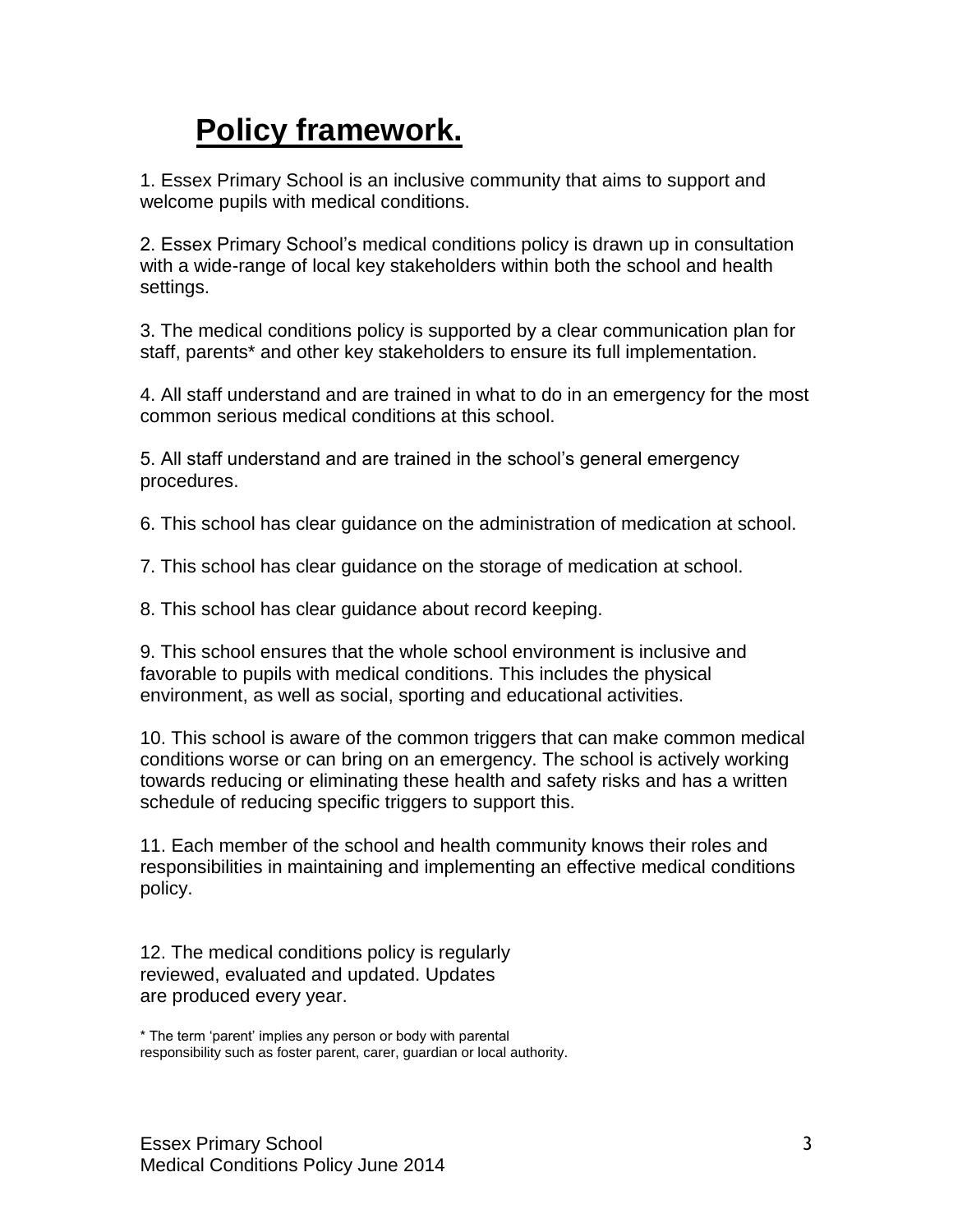# **Policy guidelines**

# **1. Essex Primary School is an inclusive community that aims to support and welcome pupils with medical conditions**

a. This school understands that it has a responsibility to make the school welcoming and supportive to pupils with medical conditions who currently attend and to those who may enrol in the future.

b. This school aims to provide all children with all medical conditions the same opportunities as others at school. We will help to ensure they can:

- be healthy
- stay safe
- enjoy and achieve
- make a positive contribution
- achieve economic well-being.

c. Pupils with medical conditions are encouraged to take control of their condition. Pupils feel confident in the support they receive from the school to help them do this.

d. This school aims to include all pupils with medical conditions in all school activities.

e. Parents\* of pupils with medical conditions feel secure in the care their children receive at this school.

f. The school ensures all staff understand their duty of care to children and young people in the event of an emergency.

g. All staff feel confident in knowing what to do in an emergency.

h. This school understands that certain medical conditions are serious and can be potentially life-threatening, particularly if ill managed or misunderstood.

i. All staff understand the common medical conditions that affect children at this school. Staff receive training on the impact this can have on pupils.

j. The medical conditions policy is understood and supported by the whole school and local health community.

\* The term 'parent' implies any person or body with parental responsibility such as foster parent, carer, guardian or local authority.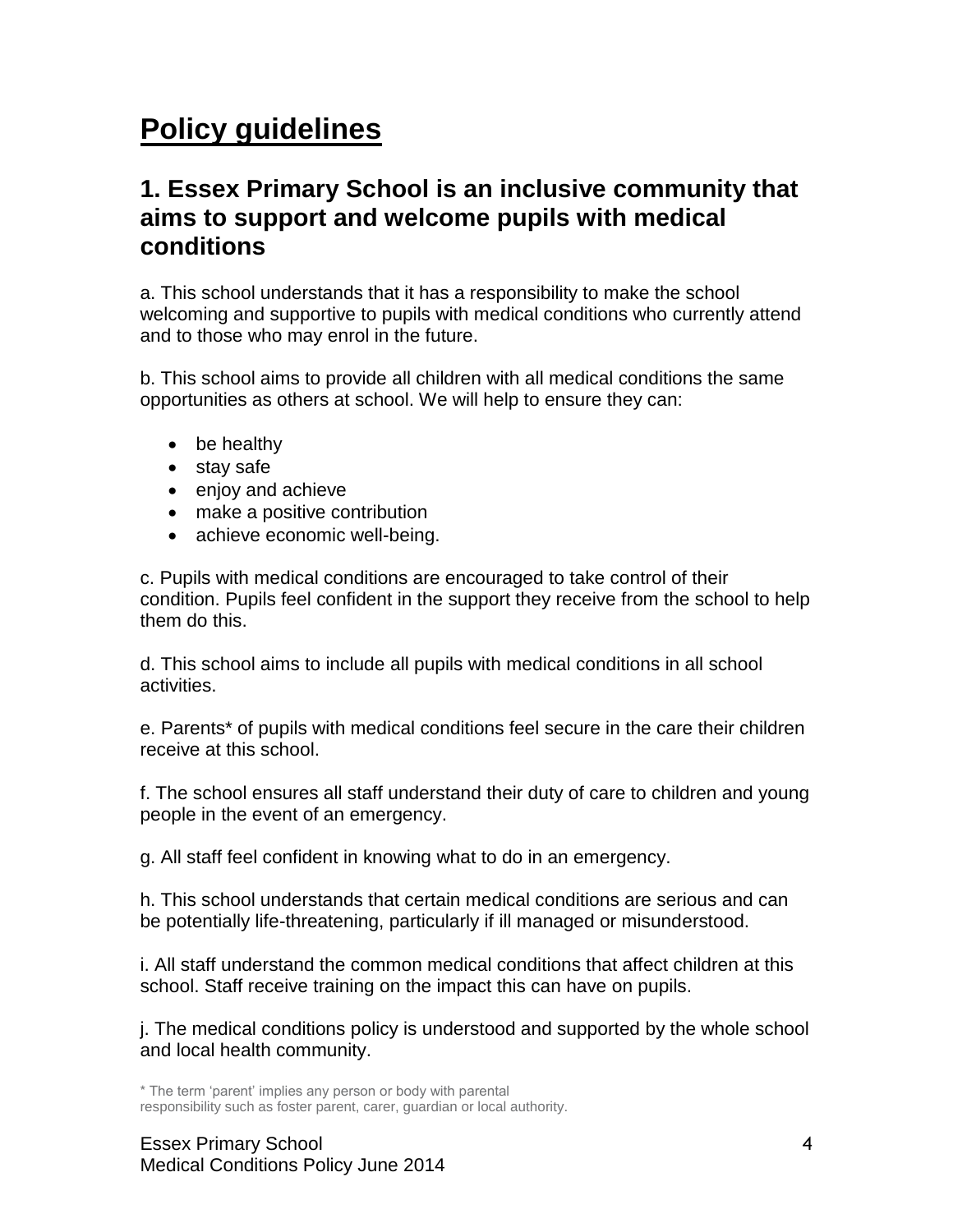# **2. This school's medical conditions policy has been drawn up in consultation with a wide range of local key stakeholders within both the school and health settings**

a. This school has consulted on the development of this medical condition policy with a wide-range of key stakeholders within both the school and health settings. These key stakeholders include:

- pupils with medical conditions
- parents
- school nurse
- head teacher
- teachers
- special educational needs coordinator
- HLTA
- members of staff trained in first aid
- all other school staff
- local emergency healthcare staff (such as accident & emergency staff and paramedics)
- local healthcare professionals
- the Head Teacher
- school governors.

b. The views of pupils with various medical conditions were actively sought and considered central to the consultation process.

c. All key stakeholders were consulted in two phases:

- initial consultation during development of the policy
- comments on a draft policy before publication.

d. This school recognises the importance of providing feedback to those involved in the development process and is committed to acknowledging input and providing follow-up to suggestions put forward.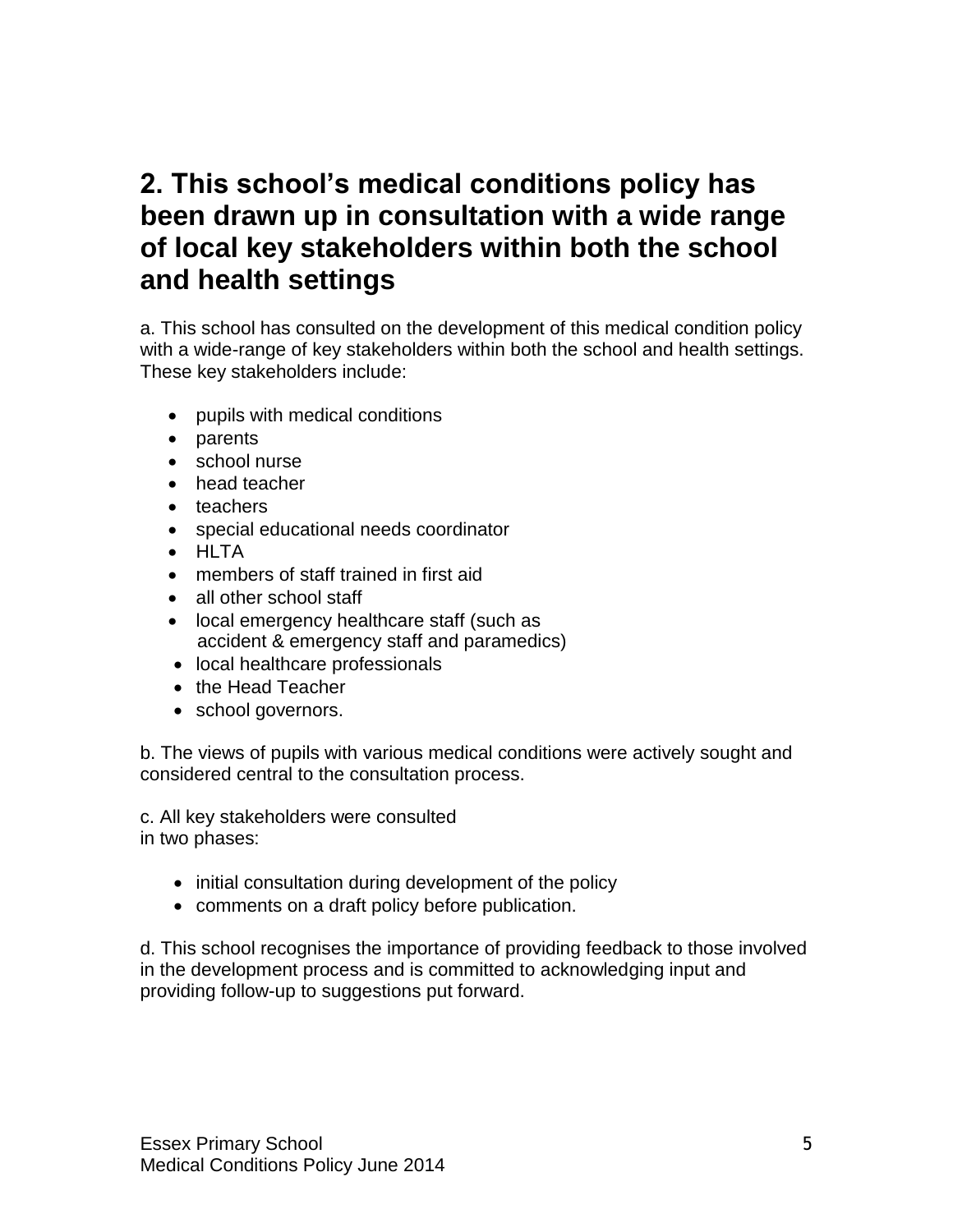# **3. The medical conditions policy is supported by a clear communication plan for staff, parents and other key stakeholders to ensure its full implementation**

Pupils are informed and regularly reminded about the medical conditions policy:

- through the school council
- in the school newsletter at several intervals in the school year
- in personal, social and health education (PSHE) classes
- through school-wide communication about results of the monitoring and evaluation of the policy.

Parents are informed and regularly reminded about the medical conditions policy:

- by including the policy statement in the school's prospectus and signposting access to the policy
- at the start of the school year when communication is sent out about Healthcare Plans
- in the school newsletter at several intervals in the school year
- when their child is enrolled as a new pupil
- via the school's website, where it is available all year round
- through school-wide communication about results of the monitoring and evaluation of the policy.
- School staff are informed and regularly reminded about the medical conditions policy:
- Through making staff aware of online availability at the first staff meeting of the school year and before Healthcare Plans are distributed to parents at scheduled medical conditions training
- through school-wide communication about results of the monitoring and evaluation of the policy
- all supply and temporary staff are informed of the policy and their responsibilities.

Relevant local health staff are informed and regularly reminded about the school's medical conditions policy:

- via primary care trust (PCT) links and the school/community nurse
- through communication about results of the monitoring and evaluation of the policy.

All other external stakeholders are informed and reminded about the school's medical conditions policy:

 through communication about results of the monitoring and evaluation of the policy.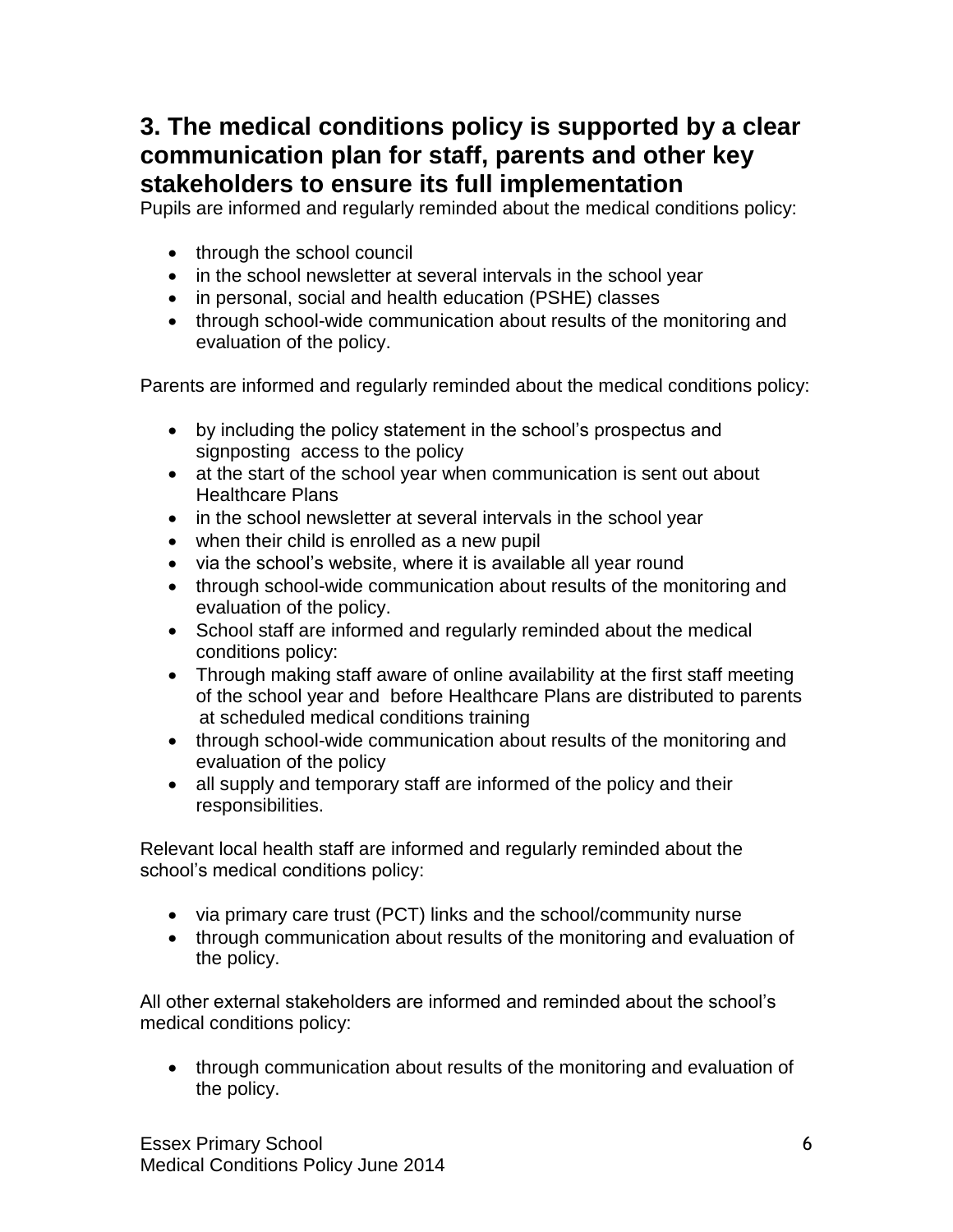# **4. All staff understand and are trained in what to do in an emergency for the most common serious medical conditions at this school**

a. All staff at this school are aware of the most common serious medical conditions at this school.

b. Staff at this school understand their duty of care to pupils in the event of an emergency. In an emergency situation school staff are required under common law duty of care to act like any reasonably prudent parent. This may include administering medication.

c. All staff who work with groups of pupils at this school receive training and know what to do in an emergency for the pupils in their care with medical conditions.

d. Training is refreshed for staff at least once a year.

e. Action for staff to take in an emergency for the common serious conditions at this school is displayed in prominent locations for all staff including classrooms, kitchens and the staff room.

f. This school uses Healthcare Plans to inform the appropriate staff (including supply teachers and support staff) of pupils in their care who may need emergency help.

g. This school has procedures in place so that a copy of the pupil's Healthcare Plan is sent to the emergency care setting with the pupil. On occasions when this is not possible, the form is sent (or the information on it is communicated) to the hospital as soon as possible.

h. This school has made arrangements with the local hospital to ensure the timely transfer of Healthcare Plans to the hospital in the event of an emergency.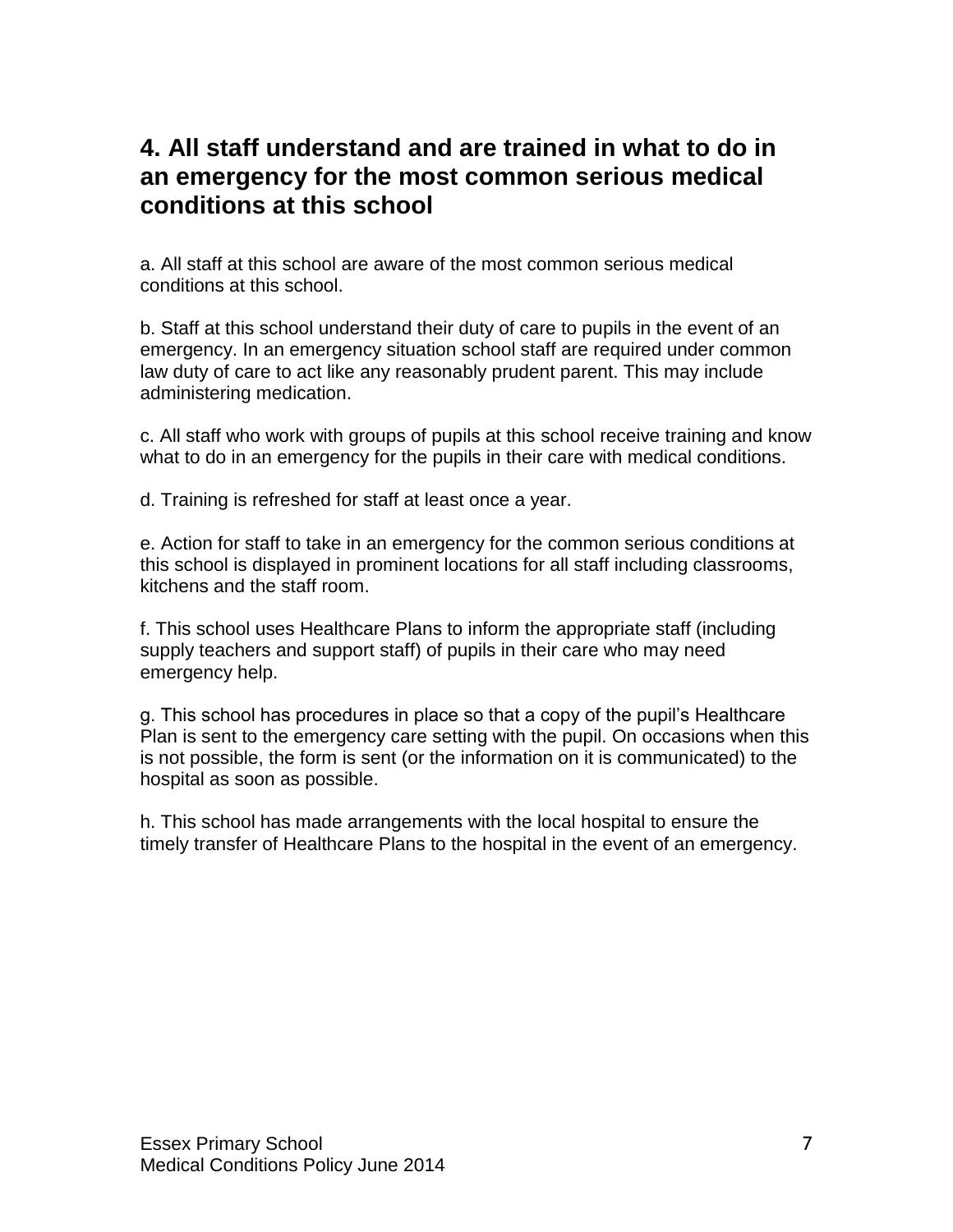# **5. All staff understand and are trained in the school's general emergency procedures**

a. All staff know what action to take in the event of a medical emergency. This includes:

 how to contact emergency services and what information to give who to contact within the school.

b. Training is refreshed for staff at least once a year.

c. If a pupil needs to be taken to hospital, a member of staff will always accompany them and will stay with them until a parent arrives. The school tries to ensure that the staff member will be one the pupil knows.

d. Generally, staff should not take pupils to hospital in their own car. This school has clear guidance from the local authority on when (and if) this is appropriate.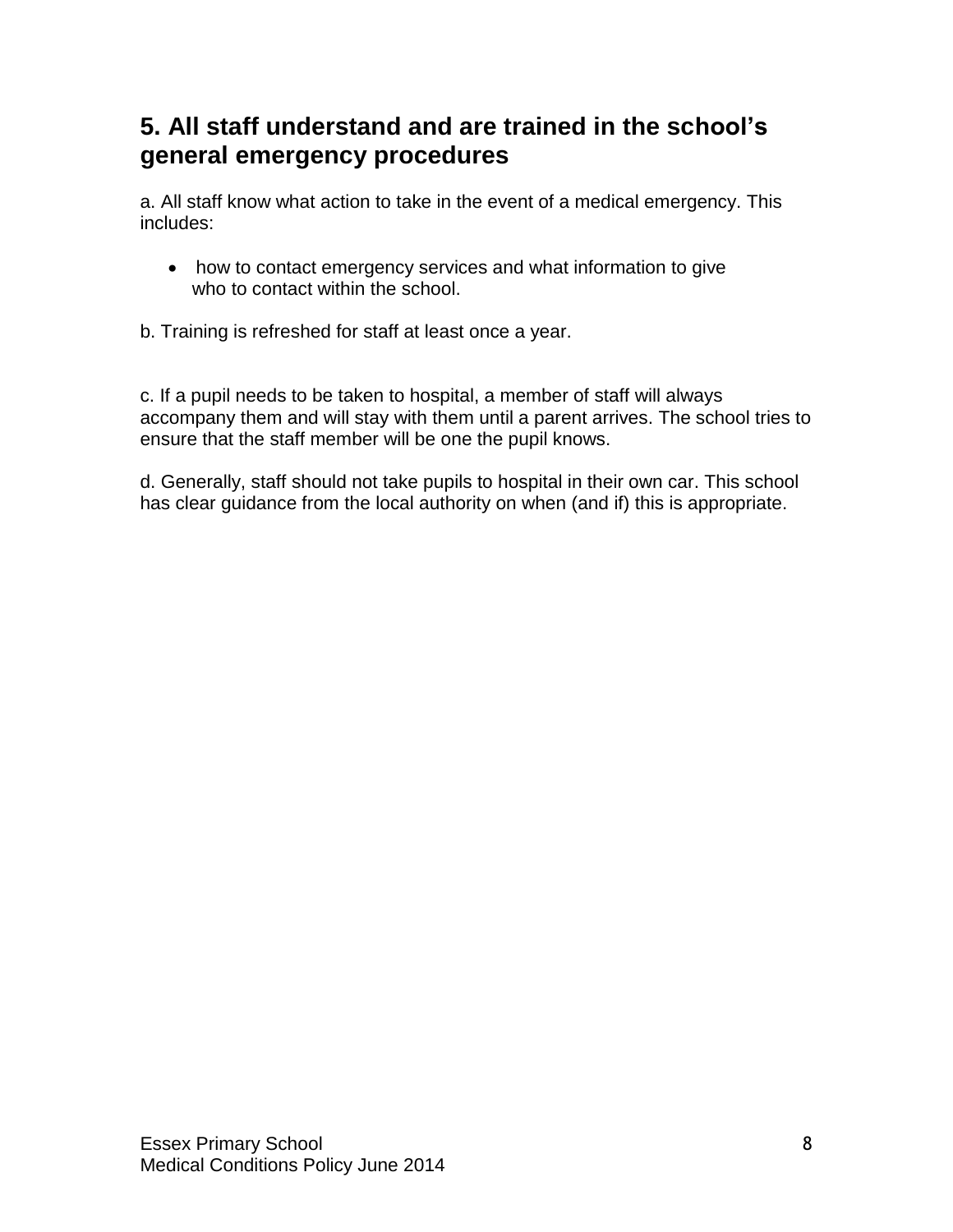# **6. Essex Primary School has clear guidance on the administration of medication at school**

# Administration – emergency medication

#### a. All pupils at this school with medical conditions have **easy access to their emergency medication**.

b. All pupils are encouraged to carry and administer their own emergency medication, when their parents and health specialists determine they are able to start taking responsibility for their condition. All pupils carry their emergency medication with them at all times, except if they are controlled drugs as defined in the Misuse of Drugs Act 1971. This is also the arrangement on any off-site or residential visits.

c. Pupils who do not carry and administer their own emergency medication know where their medication is stored and how to access it.

d. Pupils who do not carry and administer their own emergency medication understand the arrangements for a member of staff (and the reserve member of staff) to assist in helping them take their medication safely.

#### Administration – general

e. All use of medication defined as a controlled drug, even if the pupil can administer the medication themselves, is done under the supervision of a named member of staff at this school.

f. This school understands the importance of medication being taken as prescribed.

g. All staff are aware that there is no legal or contractual duty for any member of staff to administer medication or supervise a pupil taking medication unless they have been specifically contracted to do so.

h. There are several members of staff at this school who have been specifically trained to administer medication.

i. Many other members of staff are happy to take on the voluntary role of administering medication. For medication where no specific training is necessary, any member of staff may administer prescribed and non-prescribed medication to pupils under the age of 16, but only with the written consent of the pupil's parent.

j. Training is given to all staff members who agree to administer medication to pupils, where specific training is needed. The local authority provides full indemnity.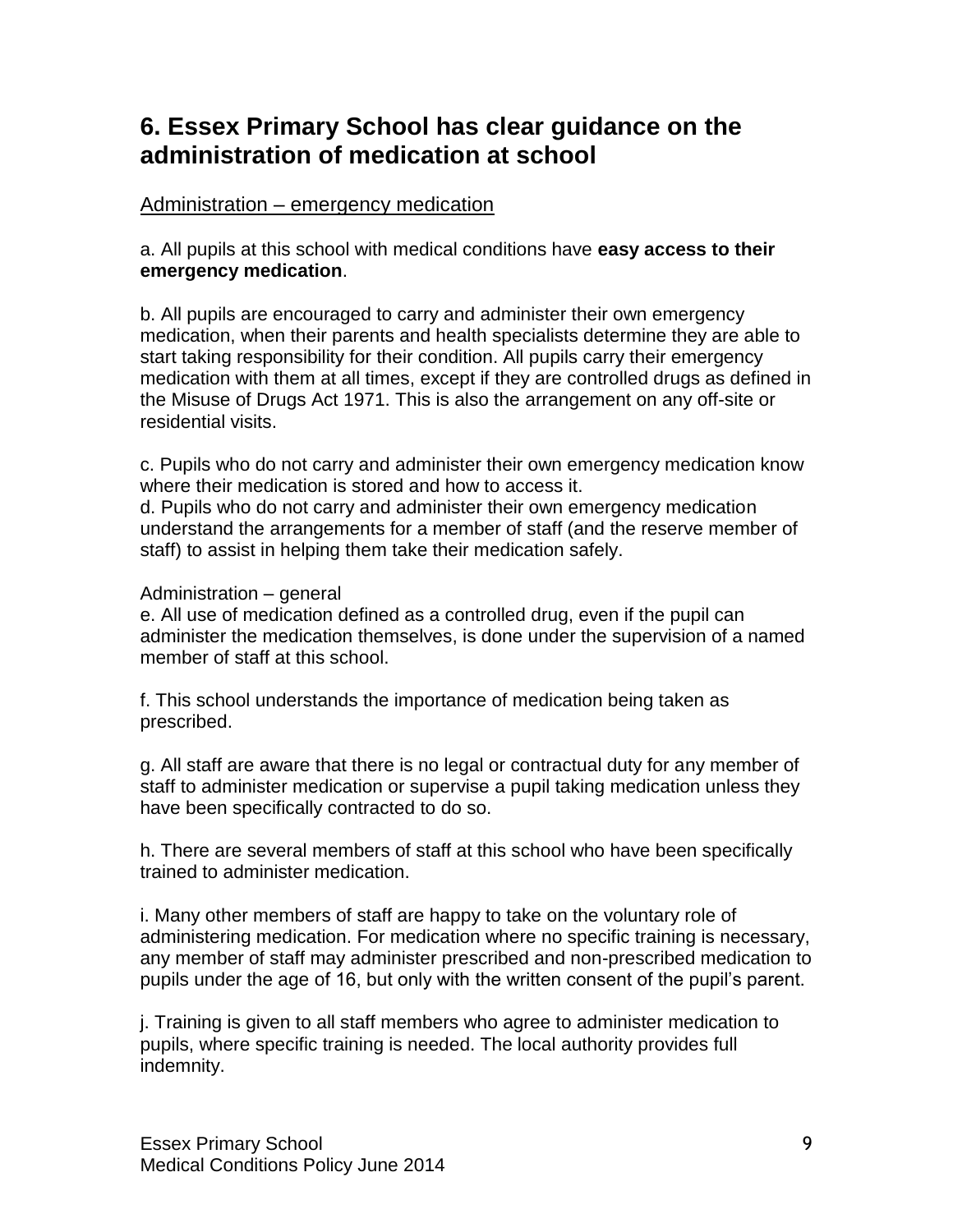k. All school staff have been informed through training that they are required, under common law duty of care, to act like any reasonably prudent parent in an emergency situation. This may include taking action such as administering medication.

l. In some circumstances medication is only administered by an adult of the same gender as the pupil, and preferably witnessed by a second adult.

m. Parents at this school understand that if their child's medication changes or is discontinued, or the dose or administration method changes, that they should notify the school immediately.

n. If a pupil at this school refuses their medication, staff record this and follow procedures. Parents are informed as soon as possible.

o. If a pupil at this school needs supervision or access to medication during home to school transport organised by the local authority, properly trained escorts are provided. All drivers and escorts have the same training as school staff, know what to do in a medical emergency and are aware of any pupils in their care who have specific needs. If they are expected to supervise or administer emergency medication they are properly trained and have access to the relevant Healthcare Plans.

p. All staff attending off-site visits are aware of any pupils with medical conditions on the visit. They receive information about the type of condition, what to do in an emergency and any other additional support necessary, including any additional medication or equipment needed.

q. If a trained member of staff, who is usually responsible for administering medication, is not available this school makes alternative arrangements to provide the service. This is always addressed in the risk assessment for off-site activities.

r. If a pupil misuses medication, either their own or another pupil's, their parents are informed as soon as possible. These pupils are subject to the school's usual disciplinary procedures.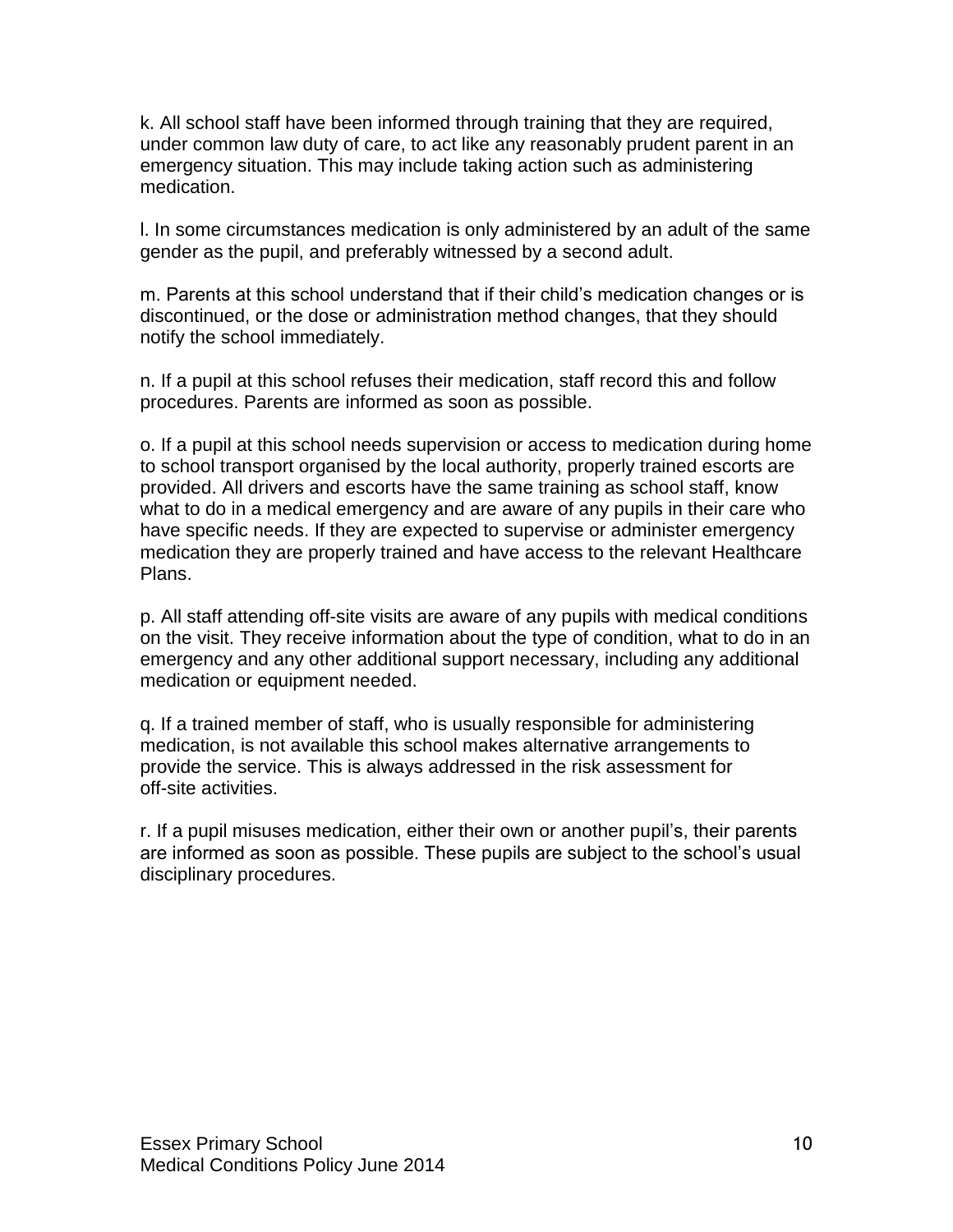# **7. This school has clear guidance on the storage of medication at school**

Safe storage – emergency medication

a. Emergency medication is readily available to pupils who require it at all times during the school day or at off-site activities. If the emergency medication is a controlled drug and needs to be locked up, the keys are readily available and not held personally by members of staff.

b. Most pupils at this school carry their emergency medication on them at all times. Pupils keep their own emergency medication securely.

c. Pupils at this school are reminded to carry their emergency medication with them.

d. Pupils, whose healthcare professionals and parents advise the school that their child is not yet able or old enough to self manage and carry their own emergency medication, know exactly where to access their emergency medication.

Safe storage – non-emergency medication

e. All non-emergency medication is kept in a secure place, in a lockable cupboard in a cool dry place. Pupils with medical conditions know where their medication is stored and how to access it.

f. Staff ensure that medication is only accessible to those for whom it is prescribed.

Safe storage – general

g. There is an identified member of staff who ensures the correct storage of medication at school.

h. All controlled drugs are kept in a locked room and only named staff have access, even if pupils normally administer the medication themselves.

i. Three times a year the identified member of staff checks the expiry dates for all medication stored at school.

j. The identified member of staff, along with the parents of pupils with medical conditions, ensures that all emergency and non-emergency medication brought in to school is clearly labeled with the pupil's name, the name and dose of the medication and the frequency of dose. This includes all medication that pupils carry themselves.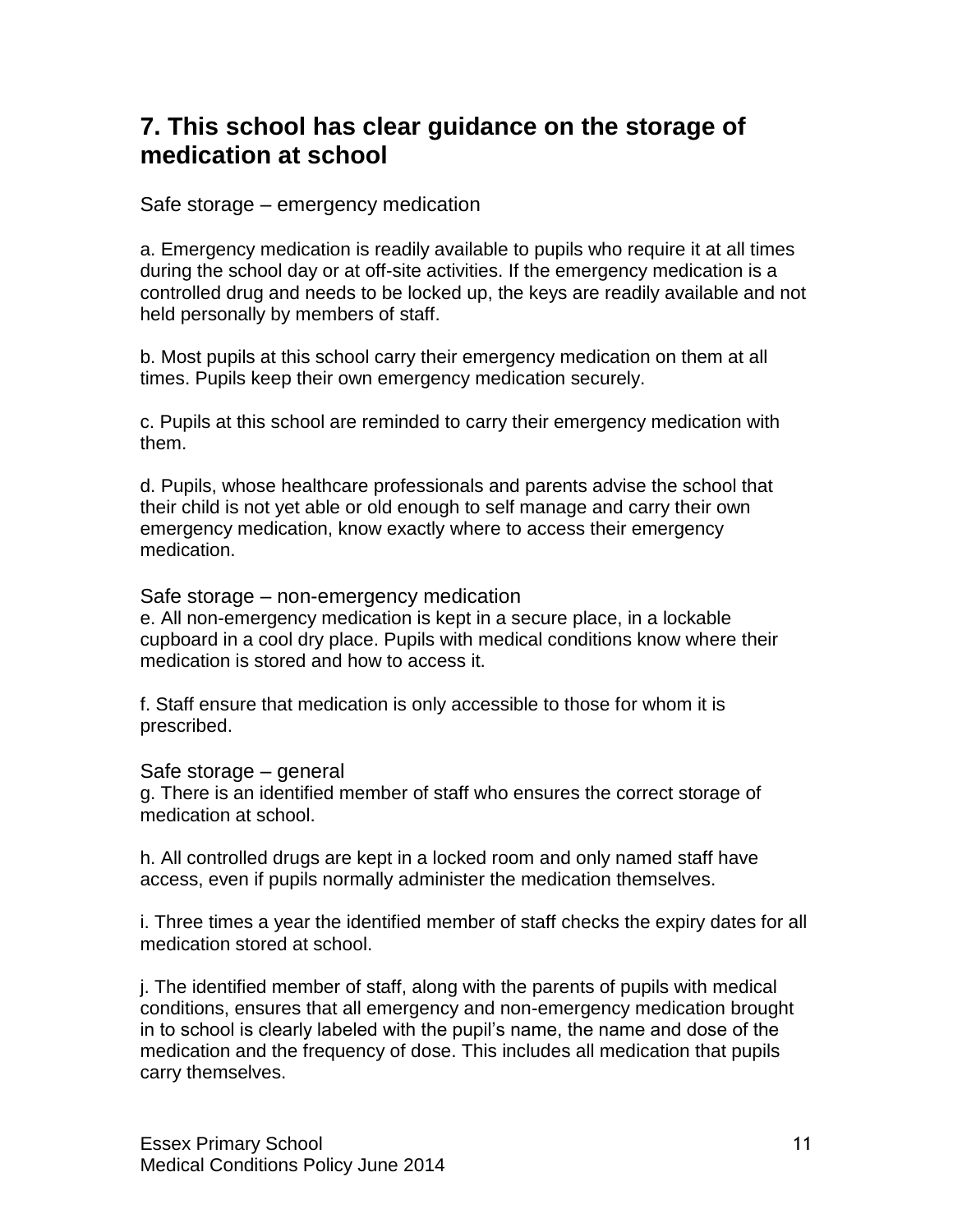k. All medication is supplied and stored, wherever possible, in its original containers. All medication is labelled with the pupil's name, the name of the medication, expiry date and the prescriber's instructions for administration, including dose and frequency.

l. Medication is stored in accordance with instructions, paying particular note to temperature.

m. Some medication for pupils at this school may need to be refrigerated. All refrigerated medication is stored in an airtight container and is clearly labelled. Refrigerators used for the storage of medication are in a secure area, inaccessible to unsupervised pupils or lockable as appropriate.

n. All medication is sent home with pupils at the end of the school year. Medication is not stored in summer holidays.

o. It is the parent's responsibility to ensure new and in date medication comes into school on the first day of the new academic year.

#### Safe disposal

p. Parents at this school are asked to collect out-of-date medication.

q. If parents do not pick up out-of-date medication, or at the end of the school year, medication is taken to a local pharmacy for safe disposal.

r. A named member of staff is responsible for checking the dates of medication and arranging for the disposal of any that have expired. This check is done at least three times a year and is always documented.

s. Sharps boxes are used for the disposal of needles. Parents obtain sharps boxes from the child's GP or pediatrician on prescription. All sharps boxes in this school are stored in a locked cupboard unless alternative safe and secure arrangements are put in place on a case-by-case basis.

t. If a sharps box is needed on an off-site or residential visit, a named member of staff is responsible for its safe storage and return to a local pharmacy or to school or the pupil's parent.

u. Collection and disposal of sharps boxes is arranged with the local authority's environmental services.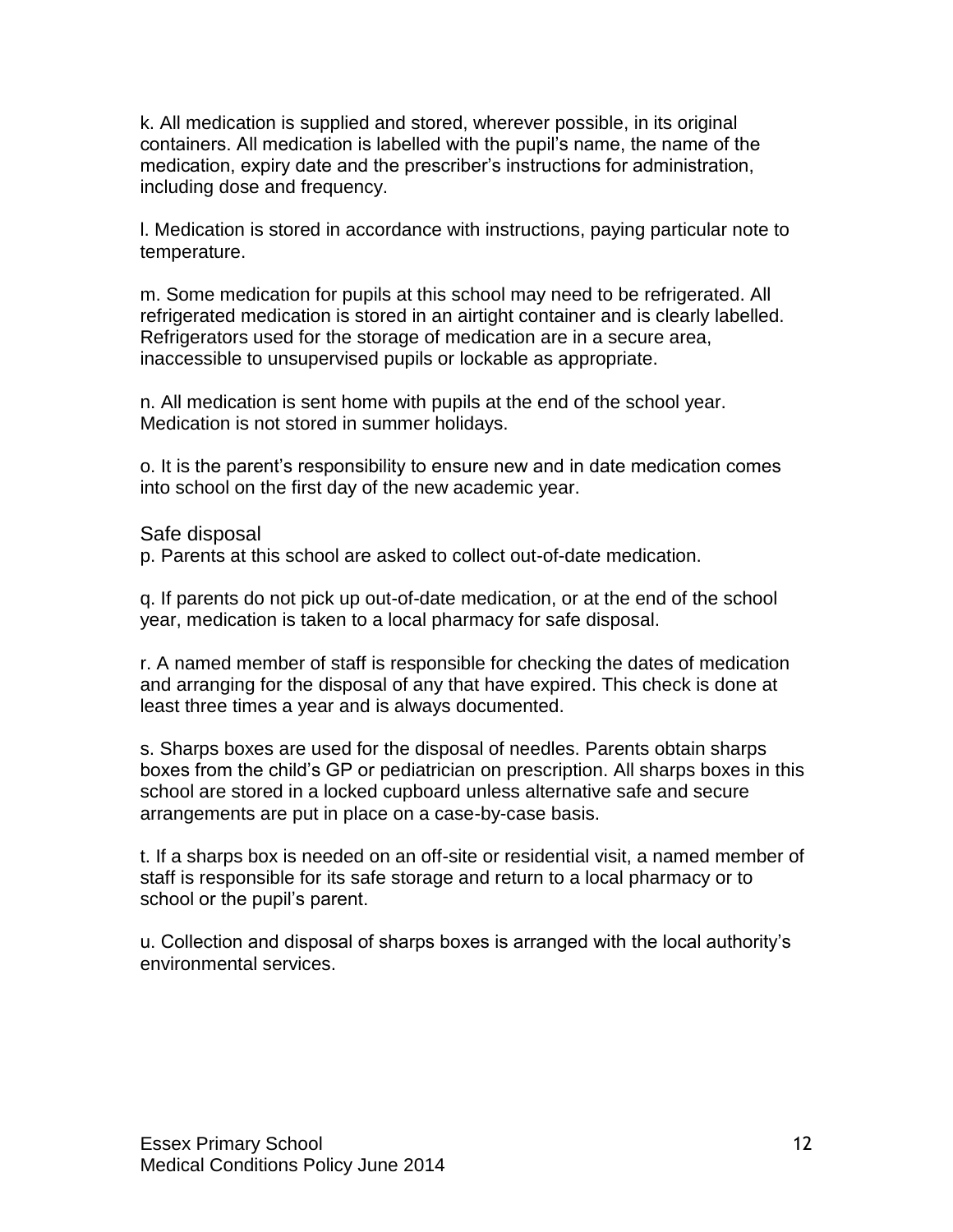# **8. Essex Primary School has clear guidance about record keeping**

#### Enrolment forms

a. Parents at this school are asked if their child has any health conditions or health issues on the enrolment form. Parents of new pupils starting at other times during the year are also asked to provide this information on enrolment forms.

# Healthcare Plans

#### **Drawing up Healthcare Plans**

b. This school uses a Healthcare Plan to record important details about individual children's medical needs at school, their triggers, signs, symptoms, medication and other treatments. Further documentation can be attached to the Healthcare Plan if required.

See Appendix 1 – Form 1

c. A Healthcare Plan, accompanied by an explanation of why and how it is used, is sent to all parents of pupils with a long-term medical condition. This is sent:

- at the start of the school year
- at enrolment
- when a diagnosis is first communicated to the school.

d. If a pupil has a short-term medical condition that requires medication during school hours, a medication form plus explanation is sent to the pupil's parents to complete.

See Appendix 1 – Form 2 See Appendix 1 – Form 3a

e. The parents, healthcare professional and pupil with a medical condition, are asked to fill out the pupil's Healthcare Plan together. Parents then return these completed forms to the school.

f. This school ensures that a relevant member of school staff is also present, if required to help draw up a Healthcare Plan for pupils with complex healthcare or educational needs.

#### **School Healthcare Plan register**

g. Healthcare Plans are used to create a centralised register of pupils with medical needs. An identified member of staff has responsibility for the register at this school.

h. The responsible member of staff follows up with the parents any further details on a pupil's Healthcare Plan required or if permission for administration of medication is unclear or incomplete.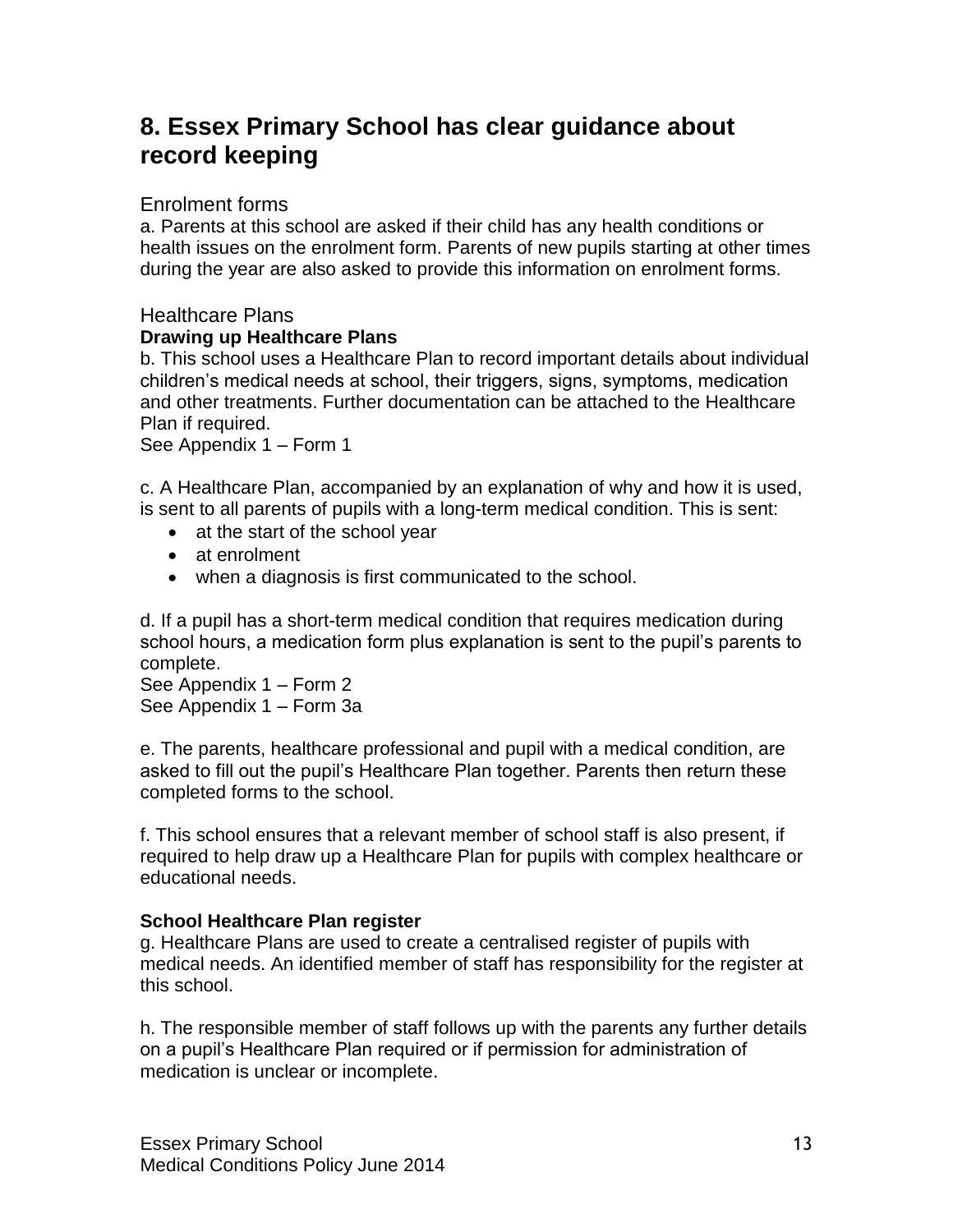#### **Ongoing communication and review of Healthcare Plans**

i. Parents at this school are regularly reminded to update their child's Healthcare Plan if their child has a medical emergency or if there have been changes to their symptoms (getting better or worse), or their medication and treatments change.

j. Staff at this school use opportunities such as teacher–parent interviews and home–school diaries to check that information held by the school on a pupil's condition is accurate and up to date.

k. Every pupil with a Healthcare Plan at this school has their plan discussed and reviewed at least once a year.

#### **Storage and access to Healthcare Plans**

l. Parents and pupils at this school are provided with a copy of the pupil's current agreed Healthcare Plan.

m. Healthcare Plans are kept in a secure central location at school.

n. Apart from the central copy, specified members of staff (agreed by the pupil and parents) securely hold copies of pupils' Healthcare Plans. These copies are updated at the same time as the central copy.

o. All members of staff who work with groups of pupils have access to the Healthcare Plans of pupils in their care.

p. When a member of staff is new to a pupil group, for example due to staff absence, the school makes sure that they are made aware of (and have access to) the Healthcare Plans of pupils in their care.

q. This school ensures that all staff protect pupil confidentiality.

r. This school seeks permission from parents to allow the Healthcare Plan to be sent ahead to emergency care staff, should an emergency happen during school hours or at a school activity outside the normal school day. This permission is included on the Healthcare Plan.

s. This school seeks permission from the pupil and parents before sharing any medical information with any other party, such as when a pupil takes part in a work experience placement.

# **Use of Healthcare Plans**

Healthcare Plans are used by this school to:

- inform the appropriate staff and supply teachers about the individual needs of a pupil with a medical condition in their care
- remind pupils with medical conditions to take their medication when they need to and, if appropriate, remind them to keep their emergency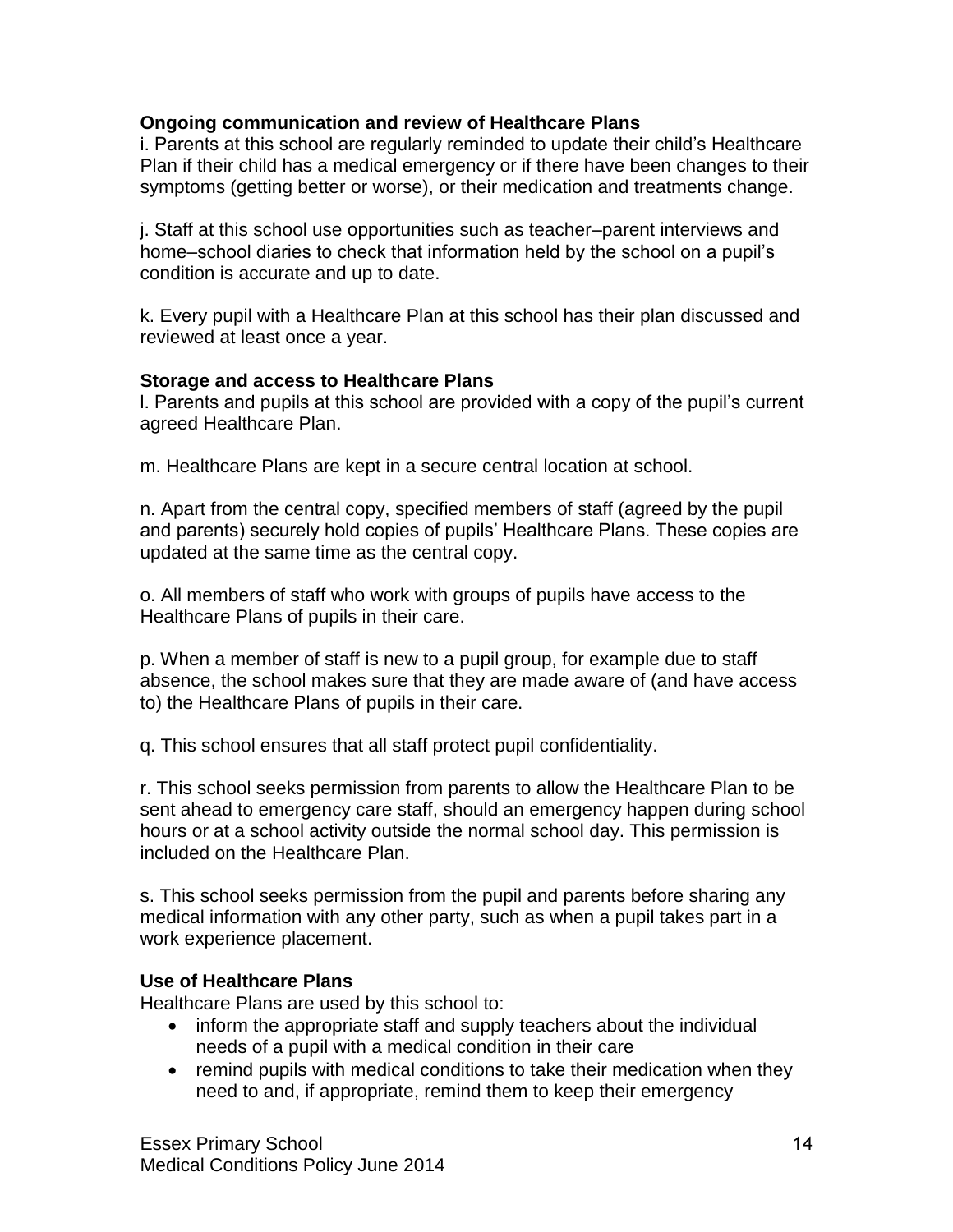medication with them at all times

- identify common or important individual triggers for pupils with medical conditions at school that bring on symptoms and can cause emergencies. This school uses this information to help reduce the impact of common triggers
- ensure that all medication stored at school is within the expiry date
- ensure this school's local emergency care services have a timely and accurate summary of a pupil's current medical management and healthcare in the event of an emergency
- remind parents of pupils with medical conditions to ensure that any medication kept at school for their child is within its expiry dates. This includes spare medication.

#### Consent to administer medicines

t. If a pupil requires regular prescribed or non-prescribed medication at school, parents are asked to provide consent on their child's Healthcare Plan giving the pupil or staff permission to administer medication on a regular/daily basis, if required. A separate form is sent to parents for pupils taking short courses of medication.

u. All parents of pupils with a medical condition who may require medication in an emergency are asked to provide consent on the Healthcare Plan for staff to administer medication.

v. If a pupil requires regular/daily help in administering their medication then the school outlines the school's agreement to administer this medication on the pupil's Healthcare Plan. The school and parents keep a copy of this agreement.

w. Parents of pupils with medical conditions at this school are all asked at the start of the school year on the Healthcare Plan if they and their child's healthcare professional believe the child is able to manage, carry and administer their own emergency medication.

# Residential visits

x. Parents are sent a residential visit form to be completed and returned to school shortly before their child leaves for an overnight or extended day visit. This form requests up-to-date information about the pupil's current condition and their overall health. This provides essential and up-to-date information to relevant staff and school supervisors to help the pupil manage their condition while they are away. This includes information about medication not normally taken during school hours.

See Appendix 1 – Form 5

y. All residential visit forms are taken by the relevant staff member on visits and for all out-of-school hours activities where medication is required. These are accompanied by a copy of the pupil's Healthcare Plan.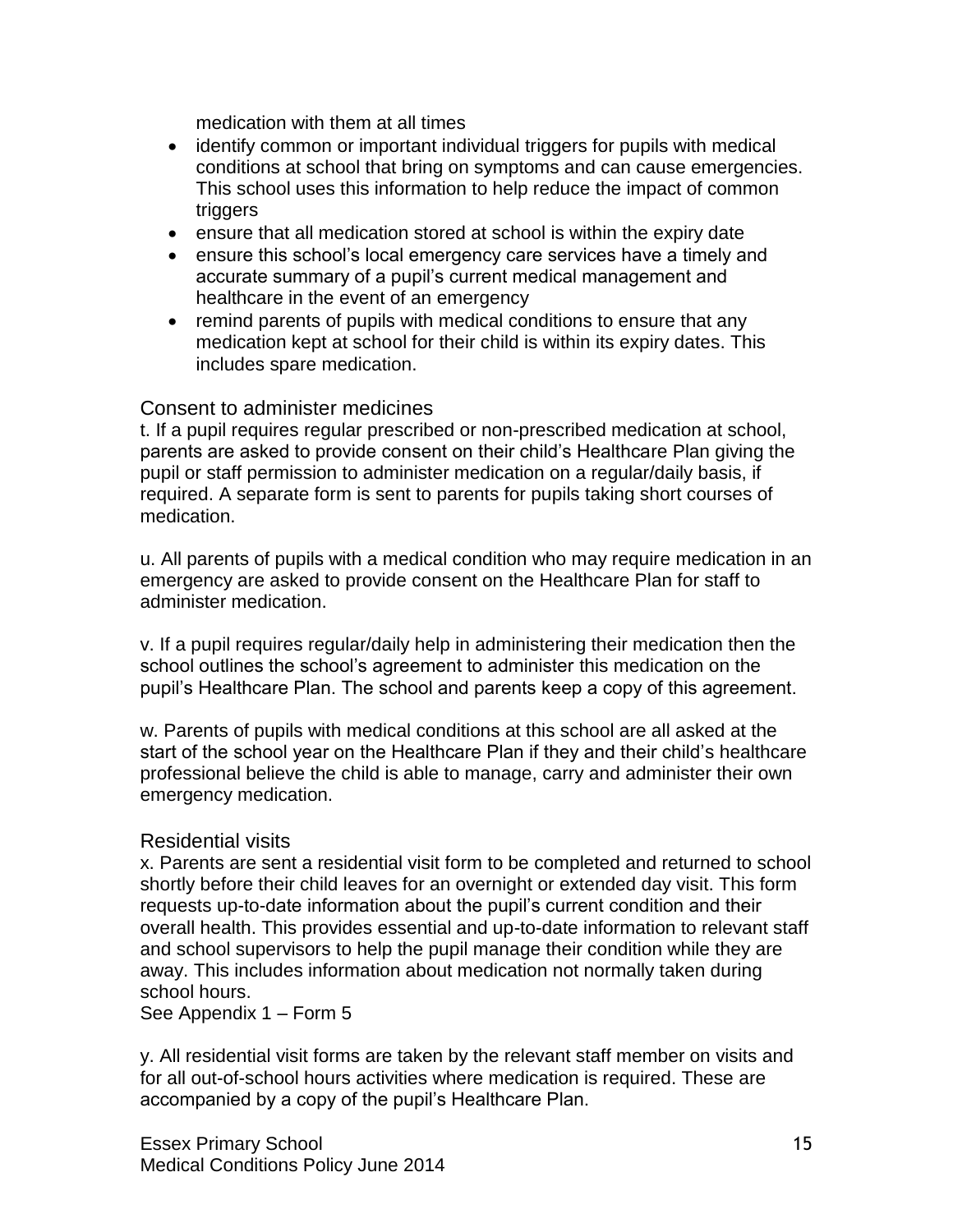z. All parents of pupils with a medical condition attending a school trip or overnight visit are asked for consent, giving staff permission to administer medication at night or in the morning if required.

aa. The residential visit form also details what medication and what dose the pupil is currently taking at different times of the day. It helps to provide up-to-date information to relevant staff and supervisors to help the pupil manage their condition while they are away.

See Appendix 1 – Form 5

#### Other record keeping

bb. Essex Primary School keeps an accurate record of each occasion an individual pupil is given or supervised taking medication. Details of the supervising staff member, pupil, dose, date and time are recorded. If a pupil refuses to have medication administered, this is also recorded and parents are informed as soon as possible.

#### See Appendix 1 – Form 3a and 3b

cc. Essex Primary School holds regular training on common medical conditions. A log of the medical condition training is kept by the school and reviewed every 12 months to ensure all new staff receive training.

dd. All school staff who volunteer or who are contracted to administer medication are provided with training by a healthcare professional. The school keeps a register of staff who have had the relevant training. See Appendix 1 – Form 4

ee. This school keeps an up-to-date list of members of staff who have agreed to administer medication and have received the relevant training.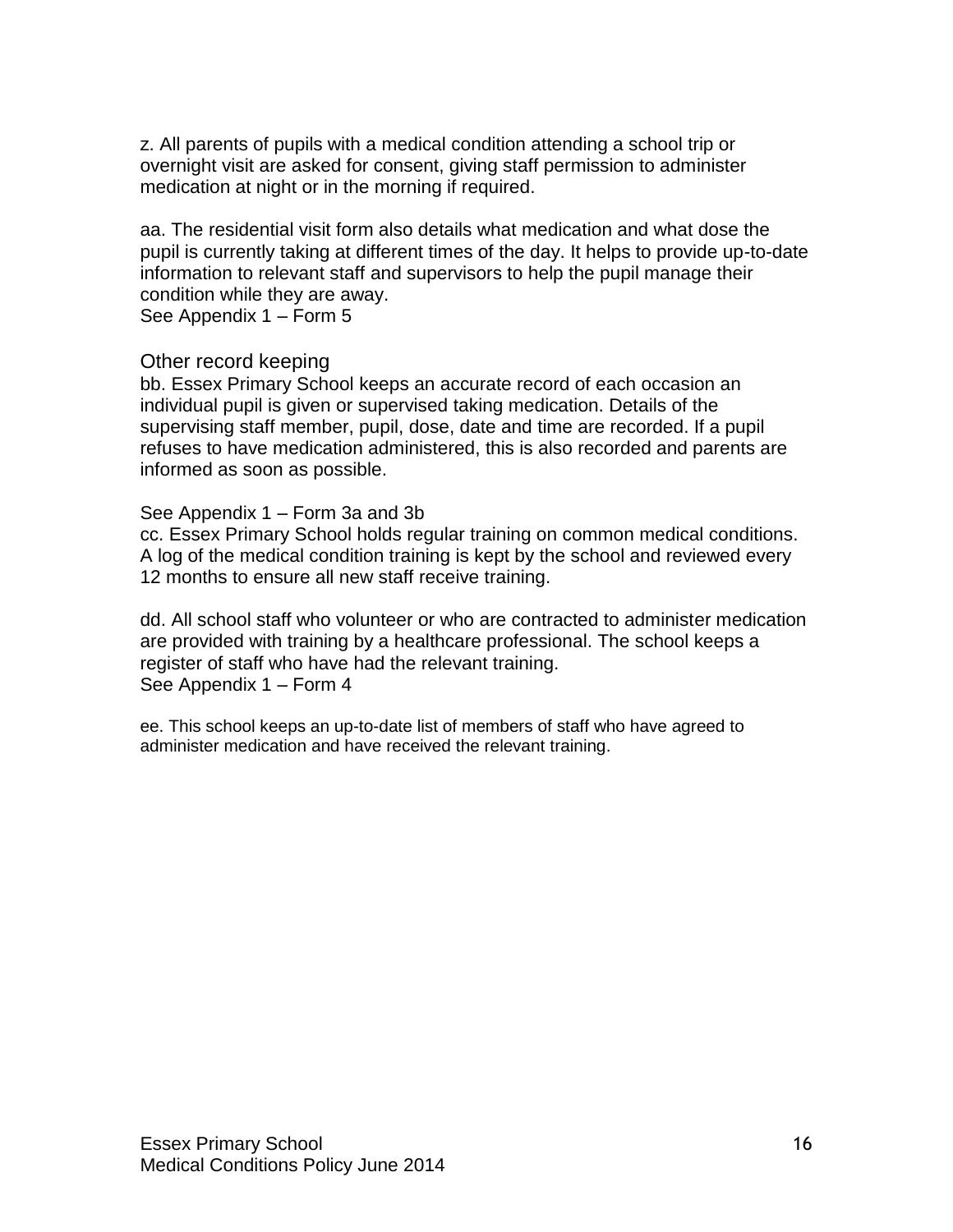# **9. Essex Primary School ensures that the whole school environment is inclusive and favourable to pupils with medical conditions. This includes the physical environment, as well as social, sporting and educational activities**

# **Physical environment**

a. Essex Primary is committed to providing a physical environment that is accessible to pupils with medical conditions.

b. Pupils with medical conditions are included in the consultation process to ensure the physical environment at Essex Primary is accessible.

c. Essex Primary's commitment to an accessible physical environment includes out-of-school visits. The school recognises that this sometimes means changing activities or locations.

# **Social interactions**

d. Essex Primary ensures the needs of pupils with medical conditions are adequately considered to ensure their involvement in structured and unstructured social activities, including during breaks and before and after school.

e. Essex Primary ensures the needs of pupils with medical conditions are adequately considered to ensure they have full access to extended school activities such as school discos, breakfast club, school productions, after school clubs and residential visits.

f. All staff at this school are aware of the potential social problems that pupils with medical conditions may experience. Staff use this knowledge to try to prevent and deal with problems in accordance with the school's anti-bullying and behaviour policies.

g. Staff use opportunities such as personal, social and health education (PSHE) lessons to raise awareness of medical conditions amongst pupils and to help create a positive social environment.

# **Exercise and physical activity**

h. Essex Primary School understands the importance of all pupils taking part in sports, games and activities.

i. Essex Primary School ensures all classroom teachers, PE teachers and sports coaches make appropriate adjustments to sports, games and other activities to make physical activity accessible to all pupils.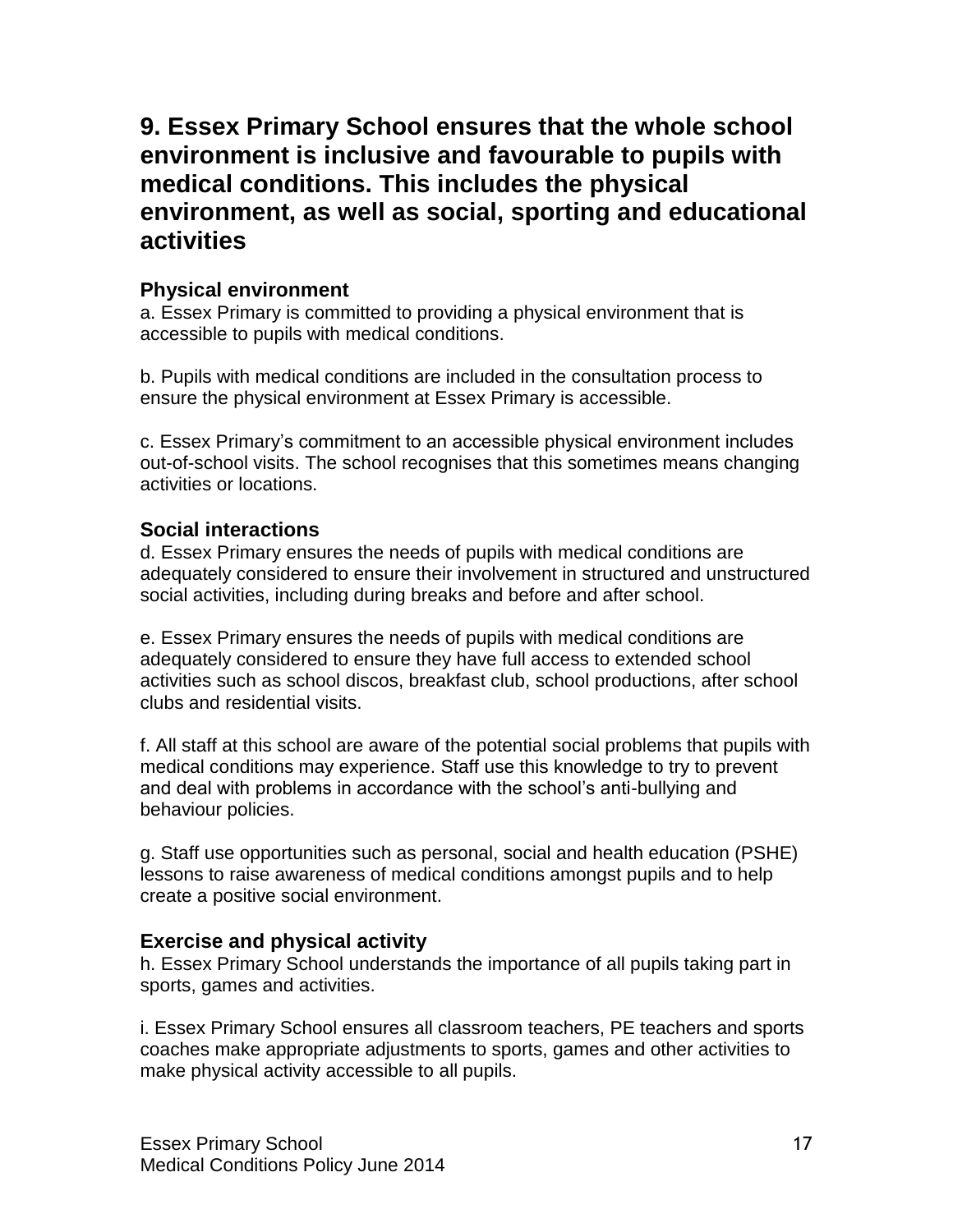j. This school ensures all classroom teachers, PE teachers and sports coaches understand that pupils should not be forced to take part in an activity if they feel unwell.

k. Teachers and sports coaches are aware of pupils in their care who have been advised to avoid or to take special precautions with particular activities.

l. This school ensures all PE teachers, classroom teachers and school sports coaches are aware of the potential triggers for pupils' medical conditions when exercising and how to minimize these triggers.

m. Essex Primary ensures all pupils have the appropriate medication or food with them during physical activity and that pupils take them when needed.

n. Essex Primary ensures all pupils with medical conditions are actively encouraged to take part in out-of-school clubs and team sports.

# **Education and learning**

o. Essex Primary ensures that pupils with medical conditions can participate fully in all aspects of the curriculum and ensures that appropriate adjustments and extra support are provided.

p. If a pupil is missing a lot of time at school, they have limited concentration or they are frequently tired, all teachers at this school understand that this may be due to their medical condition.

q. Teachers at this school are aware of the potential for pupils with medical conditions to have special educational needs (SEN). Pupils with medical conditions who are finding it difficult to keep up with their studies are referred to the SEN coordinator. The school's SEN coordinator consults the pupil, parents and the pupil's healthcare professional to ensure the effect of the pupil's condition on their schoolwork is properly considered.

r. This school ensures that lessons about common medical conditions are incorporated into PSHE lessons and other parts of the curriculum.

s. Pupils at Essex Primary learn about what to do in the event of a medical emergency.

# **Residential visits**

t. Risk assessments are carried out by this school prior to any out-of-school visit and medical conditions are considered during this process. Factors this school considers include: how all pupils will be able to access the activities proposed, how routine and emergency medication will be stored and administered, and where help can be obtained in an emergency.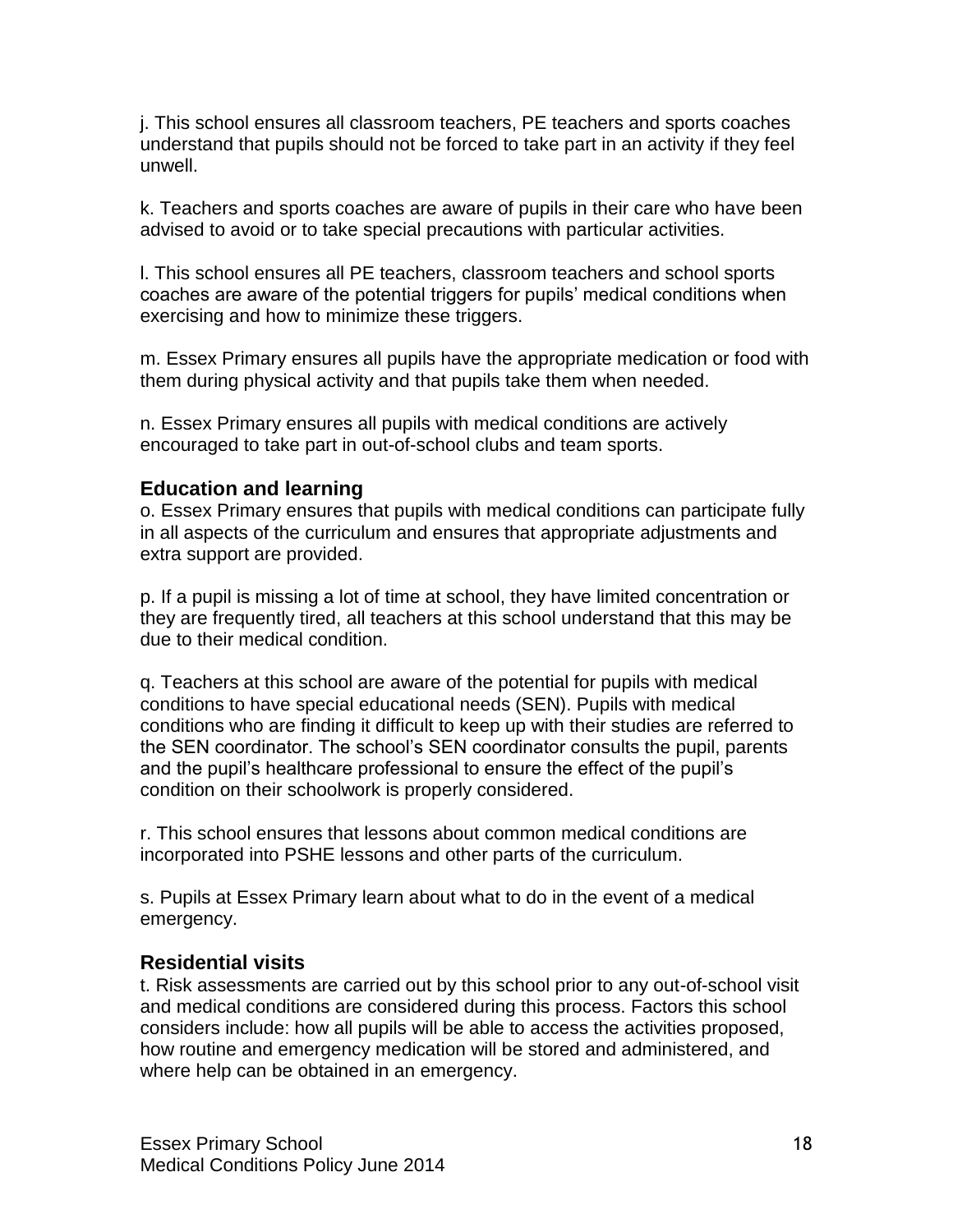u. This school understands that there may be additional medication, equipment or other factors to consider when planning residential visits. This school considers additional medication and facilities that are normally available at school.

v. Risk assessments are carried out before pupils start any work experience or off-site educational placement. It is this school's responsibility to ensure that the placement is suitable, including travel to and from the venue for the pupil. Permission is sought from the pupil and their parents before any medical information is shared with an employer or other education provider.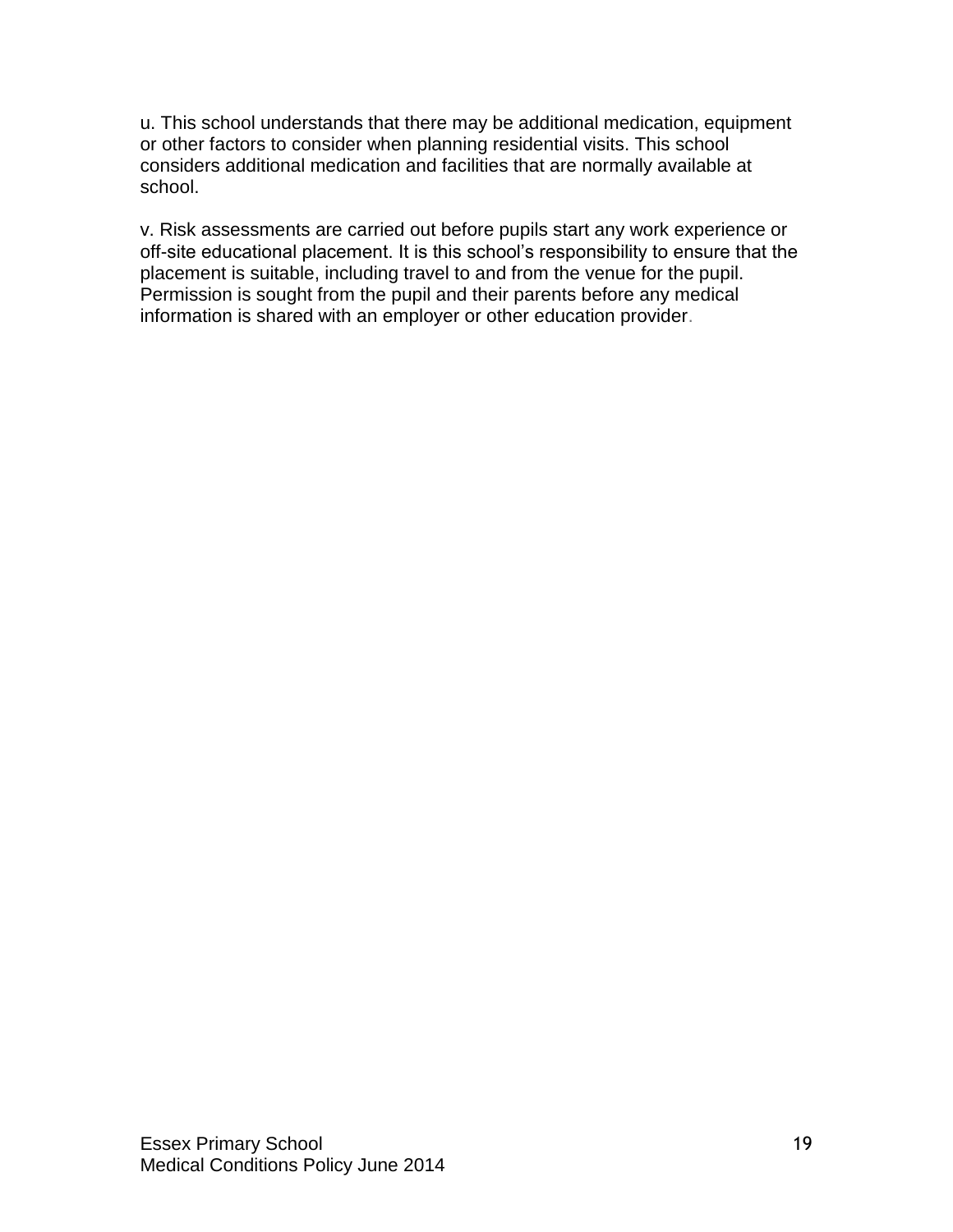**10. Essex Primary School is aware of the common triggers that can make medical conditions worse or can bring on an emergency. The school is actively working towards reducing or eliminating these health and safety risks and has a written schedule of reducing specific triggers to support this**

a. This school is committed to reducing the likelihood of medical emergencies by identifying and reducing triggers both at school and on out-of-school visits.

b. School staff have been given training on medical conditions. This training includes detailed information on how to avoid and reduce exposure to common triggers for common medical conditions.

c. The school has a list of common triggers for the common medical conditions at this school. The school has written a trigger reduction schedule and is actively working towards reducing or eliminating these health and safety risks.

d. This school uses Healthcare Plans to identify individual pupils who are sensitive to particular triggers. The school has a detailed action plan to ensure these individual pupils remain safe during all lessons and activities throughout the school day.

e. Full health and safety risk assessments are carried out on all out-of-school activities before they are approved, including work experience placements and residential visits, taking into account the needs of pupils with medical conditions.

f. The school reviews medical emergencies and incidents to see how they could have been avoided. Appropriate changes to this school's policy and procedures are implemented after each review.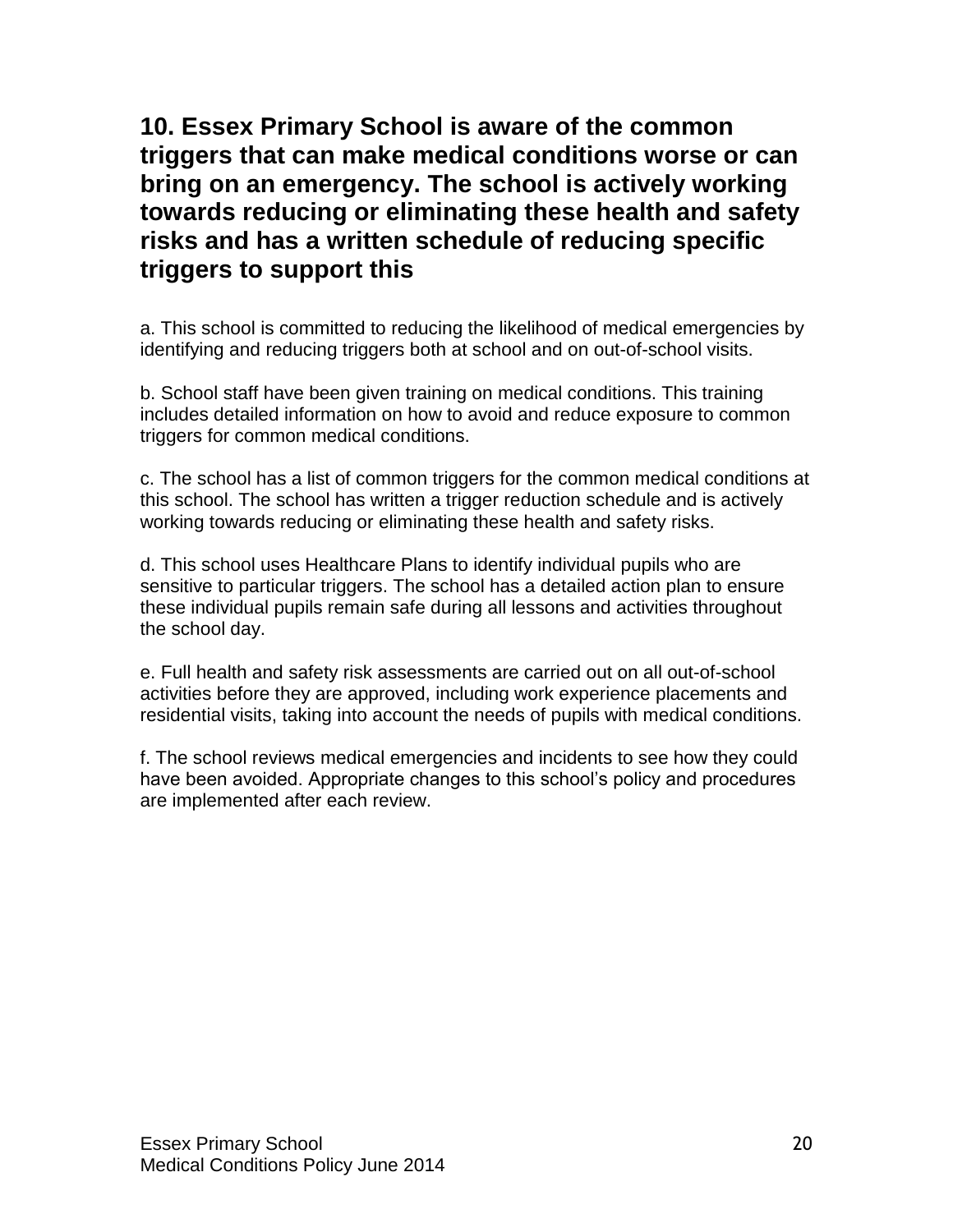# **11. Each member of the school and health community knows their roles and responsibilities in maintaining an effective medical conditions policy**

a. This school works in partnership with all interested and relevant parties including the school's governing body, all school staff, parents, employers, community healthcare professionals and pupils to ensure the policy is planned, implemented and maintained successfully.

b. The following roles and responsibilities are used for the medical conditions policy at this school. These roles are understood and communicated regularly.

# The Local Authority and Governors

# **This school's Governor's have a responsibility to:**

- ensure the health and safety of their employees and anyone else on the premises or taking part in school activities (this includes all pupils). This responsibility extends to those staff and others leading activities taking place off-site, such as visits, outings or field trips
- ensure health and safety policies and risk assessments are inclusive of the needs of pupils with medical conditions
- make sure the medical conditions policy is effectively monitored and evaluated and regularly updated
- report to parents, pupils, school staff and the local authority about the successes and areas for improvement of this school's medical conditions policy
- provide indemnity for staff who volunteer to administer medication to pupils with medical conditions.

# Head teacher

# **This school's head teacher has a responsibility to:**

- ensure the school is inclusive and welcoming and that the medical conditions policy is in line with local and national guidance and policy frameworks
- liaise between interested parties including pupils, school staff, special educational needs coordinators, pastoral support/welfare officers, teaching assistants, school nurses, parents, governors, the school health service, the local authority transport service, and local emergency care services
- ensure the policy is put into action, with good communication of the policy to all
- ensure every aspect of the policy is maintained
- ensure that information held by the school is accurate and up to date and that there are good information sharing systems in place using pupils' Healthcare Plans
- ensure pupil confidentiality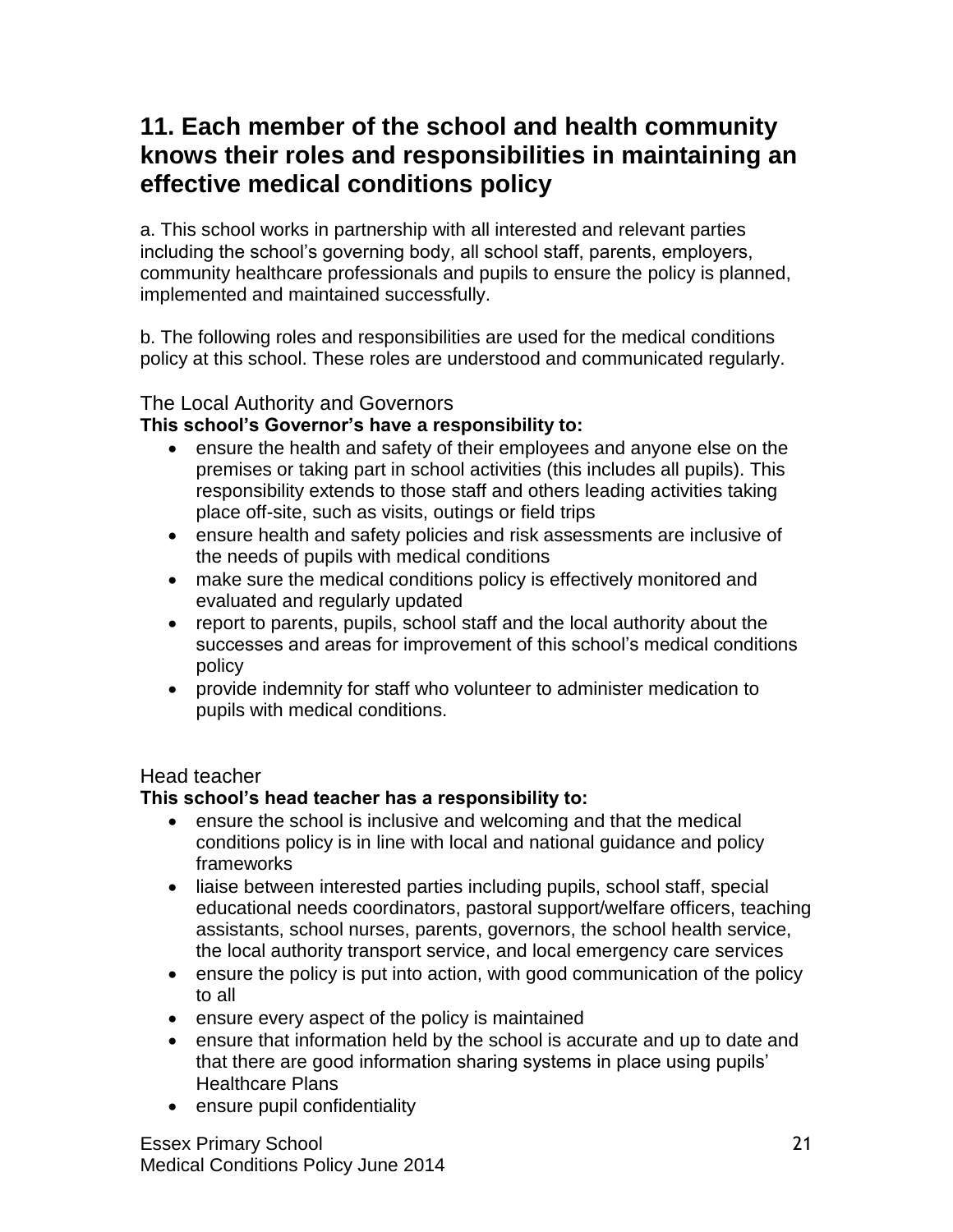- assess the training and development needs of staff and arrange for them to be met
- ensure all supply teachers and new staff know the medical conditions policy
- delegate a staff member to check the expiry date of medicines kept at school and maintain the school medical conditions register
- monitor and review the policy at least once a year, with input from pupils, parents, staff and external stakeholders
- update the policy at least once a year according to review recommendations and recent local and national guidance and legislation
- report back to all key stakeholders about implementation of the medical conditions policy.

# All school staff

# **All staff at this school have a responsibility to:**

- be aware of the potential triggers, signs and symptoms of common medical conditions and know what to do in an emergency
- understand the school's medical conditions policy
- know which pupils in their care have a medical condition and be familiar with the content of the pupil's Healthcare Plan
- allow all pupils to have immediate access to their emergency medication
- maintain effective communication with parents including informing them if their child has been unwell at school
- ensure pupils who carry their medication with them have it when they go on a school visit or out of the classroom
- be aware of pupils with medical conditions who may be experiencing bullying or need extra social support
- understand the common medical conditions and the impact it can have on pupils (pupils should not be forced to take part in any activity if they feel unwell)
- ensure all pupils with medical conditions are not excluded unnecessarily from activities they wish to take part in
- ensure pupils have the appropriate medication or food with them during any exercise and are allowed to take it when needed.

# Teaching staff

# **Teachers at this school have a responsibility to:**

- ensure pupils who have been unwell catch up on missed school work
- be aware that medical conditions can affect a pupil's learning and provide extra help when pupils need it
- liaise with parents, the pupil's healthcare professionals, special educational needs coordinator and welfare officers if a child is falling behind with their work because of their condition
- use opportunities such as PSHE and other areas of the curriculum to raise pupil awareness about medical conditions.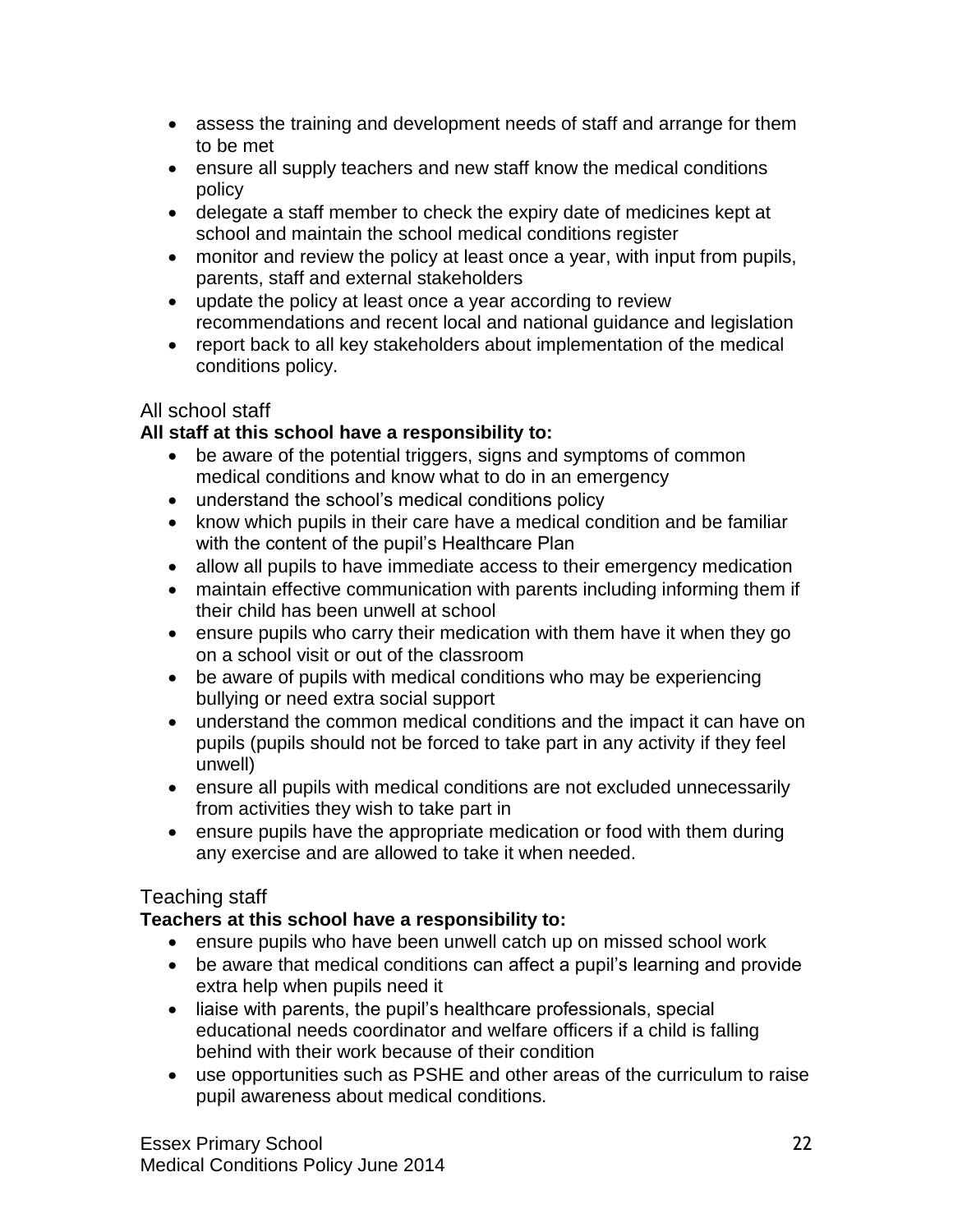School nurse or school healthcare professional

# **The school nurse at this school has a responsibility to:**

- help update the school's medical conditions policy
- help provide regular training for school staff in managing the most common medical conditions at school
- provide information about where the school can access other specialist training.
- Support and advise on drawing up health care plans for children over 5.

# First aider

# **First aiders at this school have a responsibility to:**

- give immediate help to casualties with common injuries or illnesses and those arising from specific hazards with the school
- when necessary ensure that an ambulance or other professional medical help is called.

# Special educational needs coordinators

# **Special educational needs coordinators at this school have the responsibility to:**

- help update the school's medical condition policy
- know which pupils have a medical condition and which have special educational needs because of their condition
- ensure pupils who have been unwell catch up on missed schoolwork
- ensure teachers make the necessary arrangements if a pupil needs special consideration or access arrangements in exams or course work.

# Pastoral support/welfare officers

# **The pastoral support/welfare officer at this school has the responsibility to:**

- help update the school's medical conditions policy
- know which pupils have a medical condition and which have special educational needs because of their condition
- ensure all pupils with medical conditions are not excluded unnecessarily from activities they wish to take part in.

# Local doctors and specialist healthcare professionals

# **Individual doctors and specialist healthcare professionals caring for pupils who attend this school, have a responsibility to:**

- complete the pupil's Healthcare Plans provided by parents
- where possible, and without compromising the best interests of the child, try to prescribe medication that can be taken outside of school hours
- offer every child or young person (and their parents) a written care/selfmanagement plan to ensure children and young people know how to self manage their condition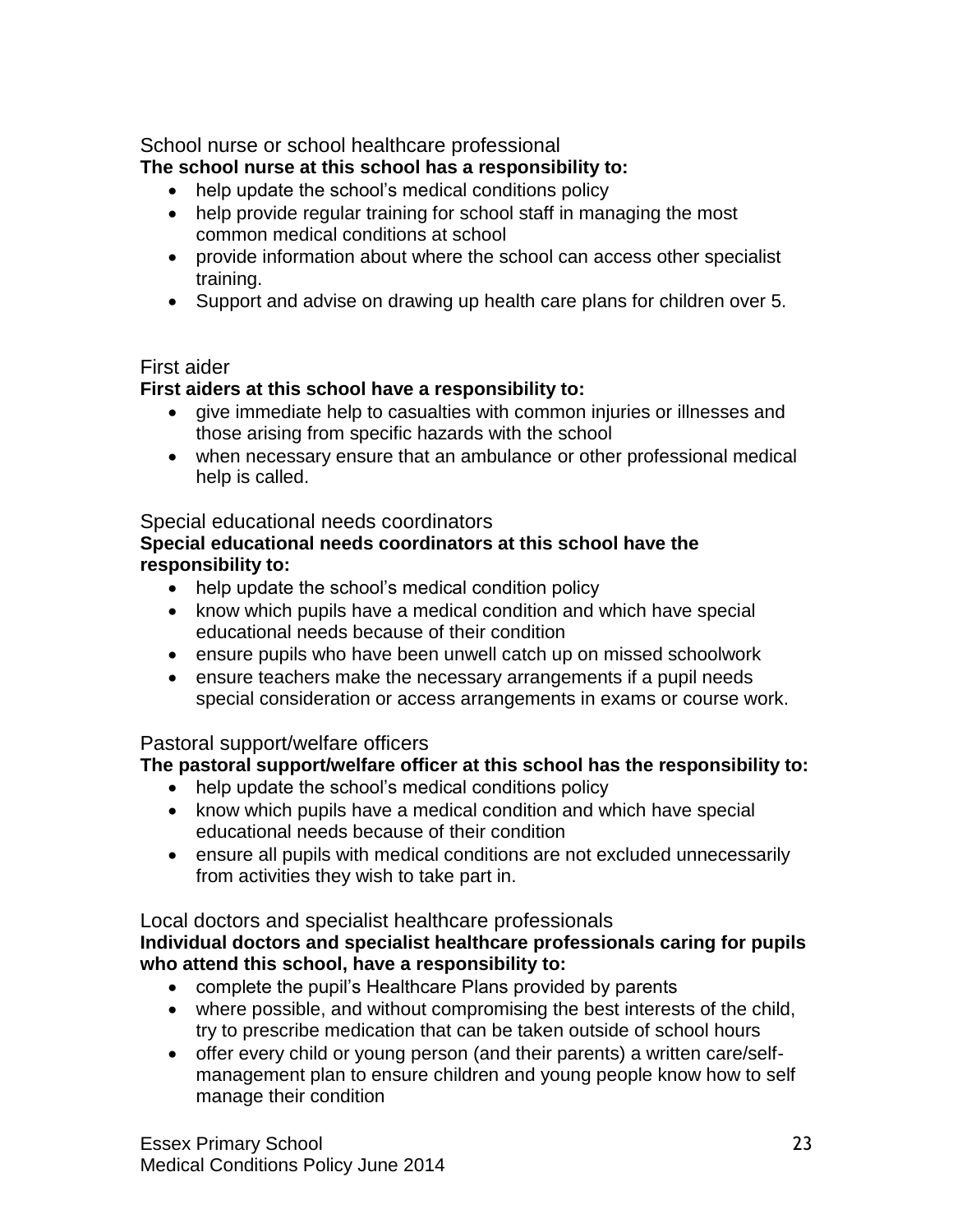- ensure the child or young person knows how to take their medication effectively
- ensure children and young people have regular reviews of their condition and their medication
- provide the school with information and advice regarding individual children and young people with medical conditions (with the consent of the pupil and their parents)
- understand and provide input in to the school's medical conditions policy.

# Emergency care services

# **Emergency care service personnel in this area have a responsibility to:**

- have an agreed system for receiving information held by the school about children and young people's medical conditions, to ensure best possible care
- understand and provide input into the school's medical conditions policy.

# **Pupils**

# **The pupils at this school have a responsibility to:**

- treat other pupils with and without a medical condition equally
- tell their parents, teacher or nearest staff member when they are not feeling well
- let a member of staff know if another pupil is feeling unwell
- let any pupil take their medication when they need it, and ensure a member of staff is called
- treat all medication with respect
- know how to gain access to their medication in an emergency (dependent on their ability and age)
- if mature and old enough, know how to take their own medication and to take it when they need it
- ensure a member of staff is called in an emergency situation.

# Parents\*

# **The parents of a child at this school have a responsibility to:**

- tell the school if their child has a medical condition
- ensure the school has a complete and up-to-date Healthcare Plan for their child
- inform the school about the medication their child requires during school hours
- inform the school of any medication their child requires while taking part in visits, outings or field trips and other out-of-school activities
- tell the school about any changes to their child's medication, what they take, when, and how much
- inform the school of any changes to their child's condition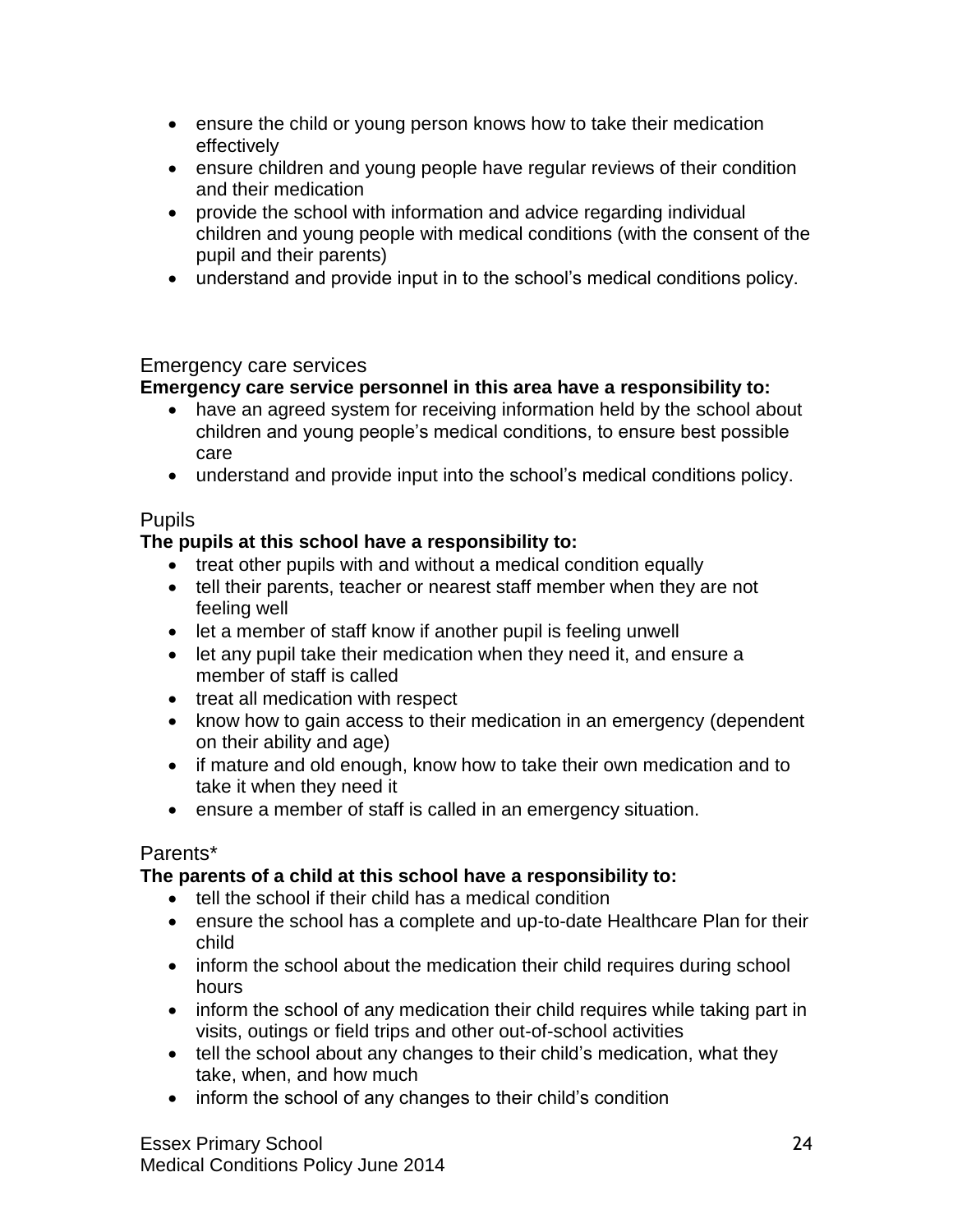- ensure their child's medication and medical devices are labelled with their child's full name
- provide the school with appropriate spare medication labelled with their child's name
- ensure that their child's medication is within expiry dates
- keep their child at home if they are not well enough to attend school
- ensure their child catches up on any school work they have missed
- ensure their child has regular reviews about their condition with their doctor or specialist healthcare professional
- ensure their child has a written care/self-management plan from their doctor or specialist healthcare professional to help their child manage their condition.

\* The term 'parent' implies any person or body with parental responsibility such as foster parent, carer, guardian or local authority.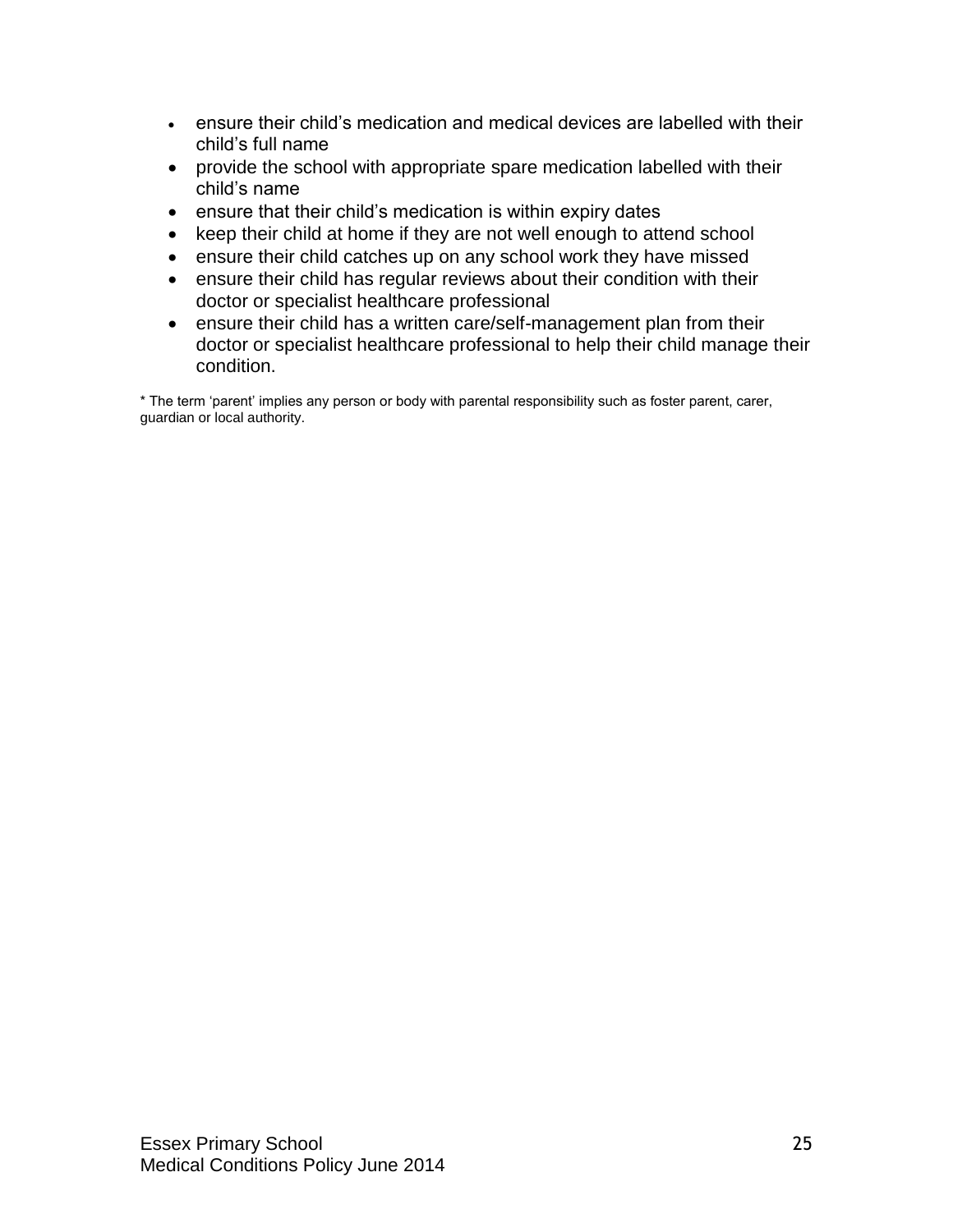# **12. The medical conditions policy is regularly reviewed evaluated and updated. Updates are produced every year**

- This school's medical condition policy is reviewed, evaluated and updated every 3 years in line with the school's policy review timeline.
- Department for Children, Families and Schools and Department of Health guidance is actively sought and fed into the review.
- In evaluating the policy, this school seeks feedback on the effectiveness and acceptability of the medical conditions policy with a wide-range of key stakeholders within the school and health settings. These key stakeholders include:
- pupils
- parents
- school nurse and/or school healthcare professionals
- headteacher
- teachers
- special education needs coordinator
- pastoral support/welfare officer
- first aider
- all other school staff
- local emergency care service staff (including
- accident & emergency and ambulance staff)
- local health professionals
- the school employer
- school governors.
- The views of pupils with various medical conditions are actively sought and considered central to the evaluation process.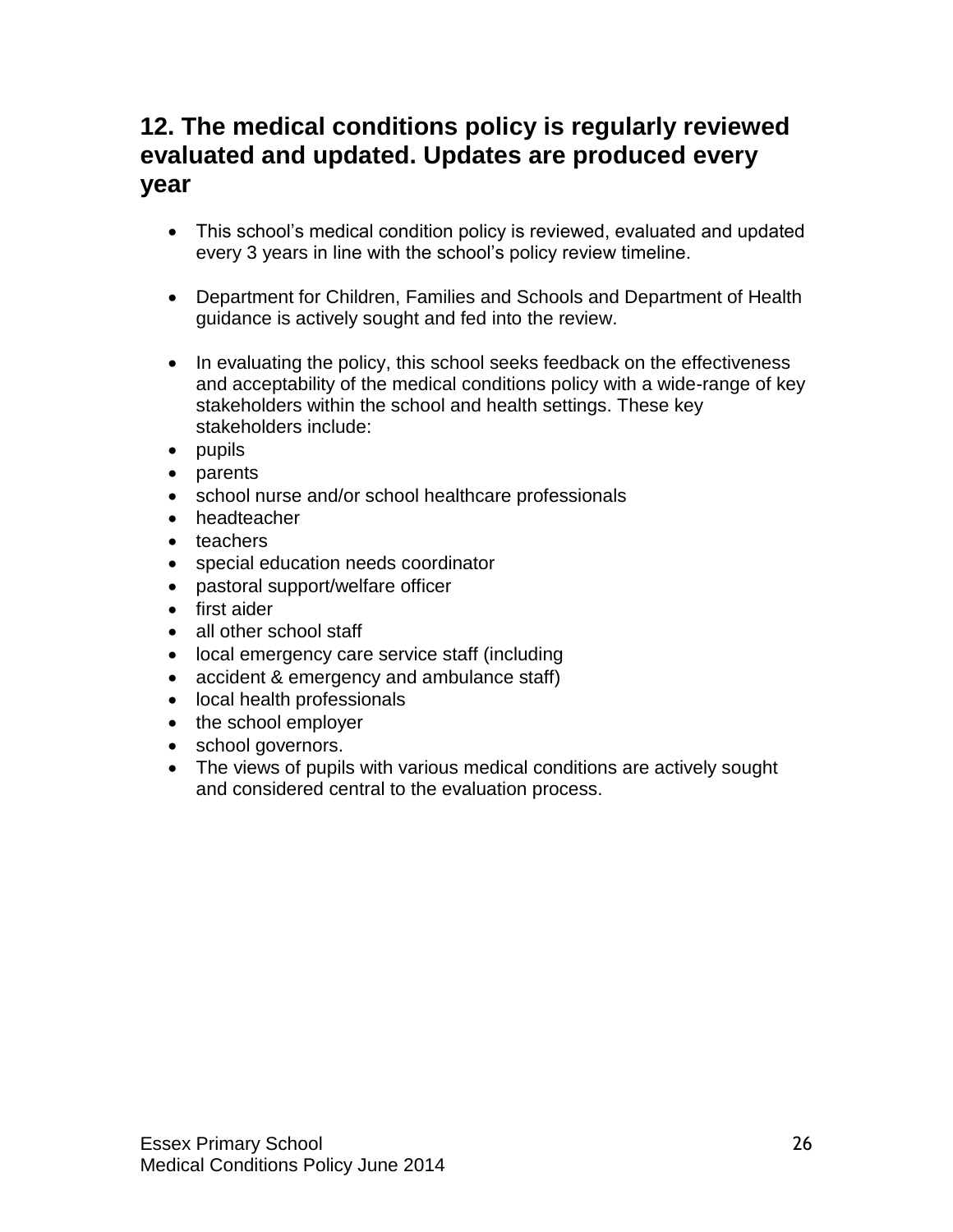# **Legislation and guidance**

# **Introduction**

- Local authorities, schools and governing bodies are responsible for the health and safety of pupils in their care.
- Areas of legislation that directly affect a medical conditions policy are described in more detail in Managing Medicines in Schools and Early Years Settings. The main pieces of legislation are the Disability Discrimination Act 1995 (DDA), amended by the Special Educational Needs and Disability Act 2001 (SENDA) and the Special Educational Needs and Disability Act 2005. These acts make it unlawful for service

providers, including schools, to discriminate against disabled people. Other relevant legislation includes the Education Act 1996, the Care Standards Act 2000, the Health and Safety at Work Act 1974, the Management of

Health and Safety at Work Regulations 1999 and the Medicines Act 1968.

This section outlines the main points from the relevant legislation and guidance that schools should consider when writing a medical conditions policy.

# **Managing Medicines in Schools and Early Years Settings (2004)**

This provides guidance from the DfES (now DCFS) and DH on managing medicines in schools and early years settings. The document includes the following chapters:

- developing medicines policies
- roles and responsibilities
- dealing with medicines safely
- drawing up a Healthcare Plan
- relevant forms.

# **Disability Discrimination Act 1995 and 2005 (DDA) and the Special Educational Needs and Disability Acts (2001 and 2005) Equality Act 2010 and the school's Disability Equality Scheme (DES)**

 Many pupils with medical conditions are protected by the DDA and SENDA, even if they don't think of themselves as 'disabled'.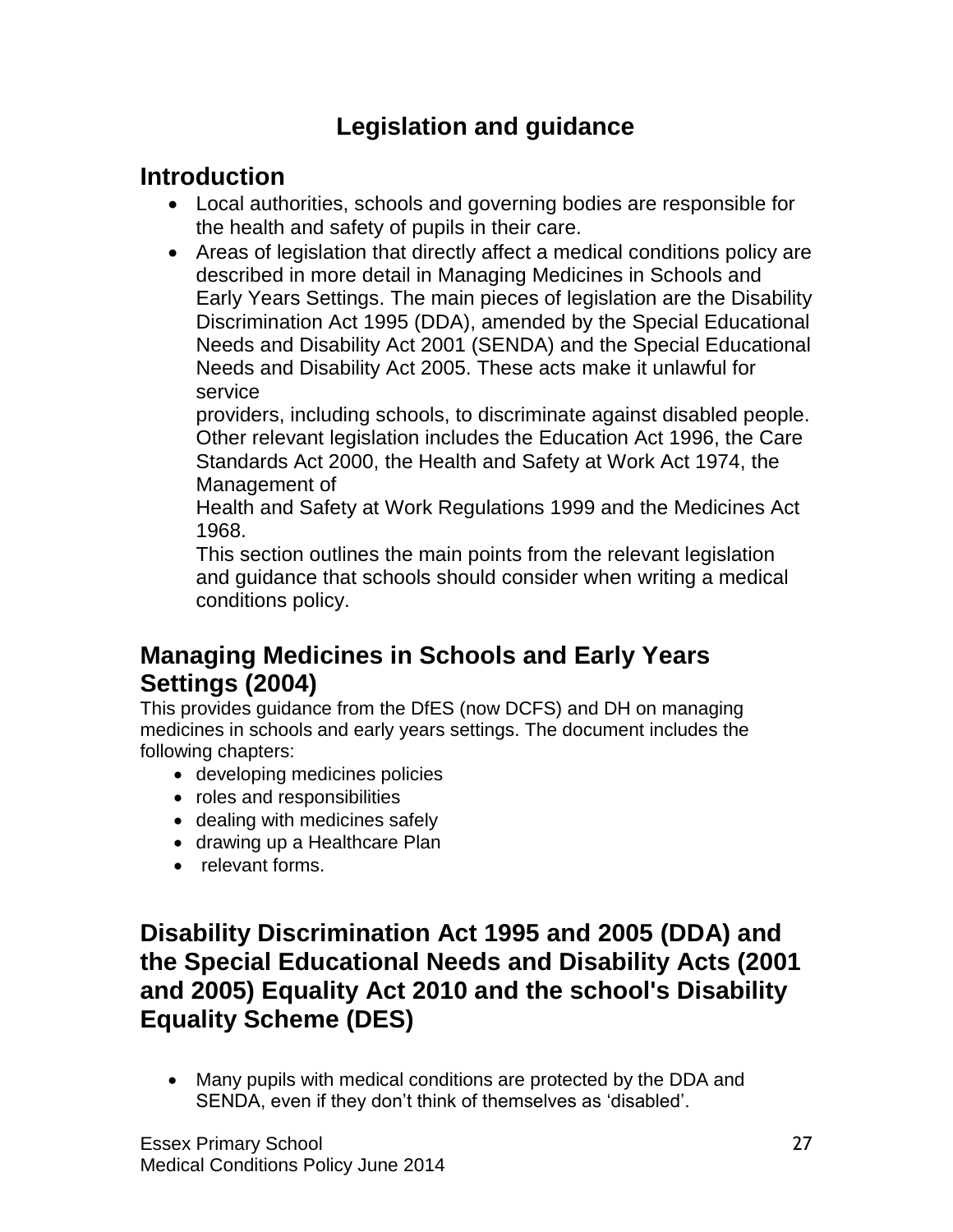+ The Commission for Equality and Human Rights (CEHR) (previously the Disability Rights Commission) publishes a code of practice for schools, which sets out the duties under the DDA and gives practical guidance on reasonable adjustments and accessibility. The CEHR offers information about who is protected by the DDA, schools' responsibilities and other specific issues. Schools' responsibilities include:

- not to treat any pupil less favourably in any school activities without material and sustainable justification
- $\bullet$  to make reasonable adjustments that cover all activities  $-$  this must take into consideration factors such as financial constraints, health and safety requirements and the interests of other pupils. Examples of reasonable adjustments can be found in the DfES resource: Implementing the DDA in Schools and Early Years Settings\*
- to promote disability equality in line with the guidance provided by the DCSF and CEHR through the Disability Equality Scheme.

\*DfES publications are available through the DCSF.

# **The Education Act 1996**

Section 312 of the Education Act covers children with special educational needs, the provisions that need to be made and the requirements local health services need to make to help a local authority carry out its duties.

# **The Care Standards Act 2000**

This act covers residential special schools and responsibilities for schools in handling medicines.

# **Health and Safety at Work Act 1974**

This act places duties on employers for the health and safety of their employees and anyone else on their premises. This covers the head teacher and teachers, non-teaching staff, pupils and visitors.

# **Management of Health and Safety at Work Regulations 1999**

These regulations require employers to carry out risk assessments, manage the risks identified and to communicate these risks and measures taken to employees.

# **Medicines Act 1968**

This act specifies the way that medicines are prescribed, supplied and administered.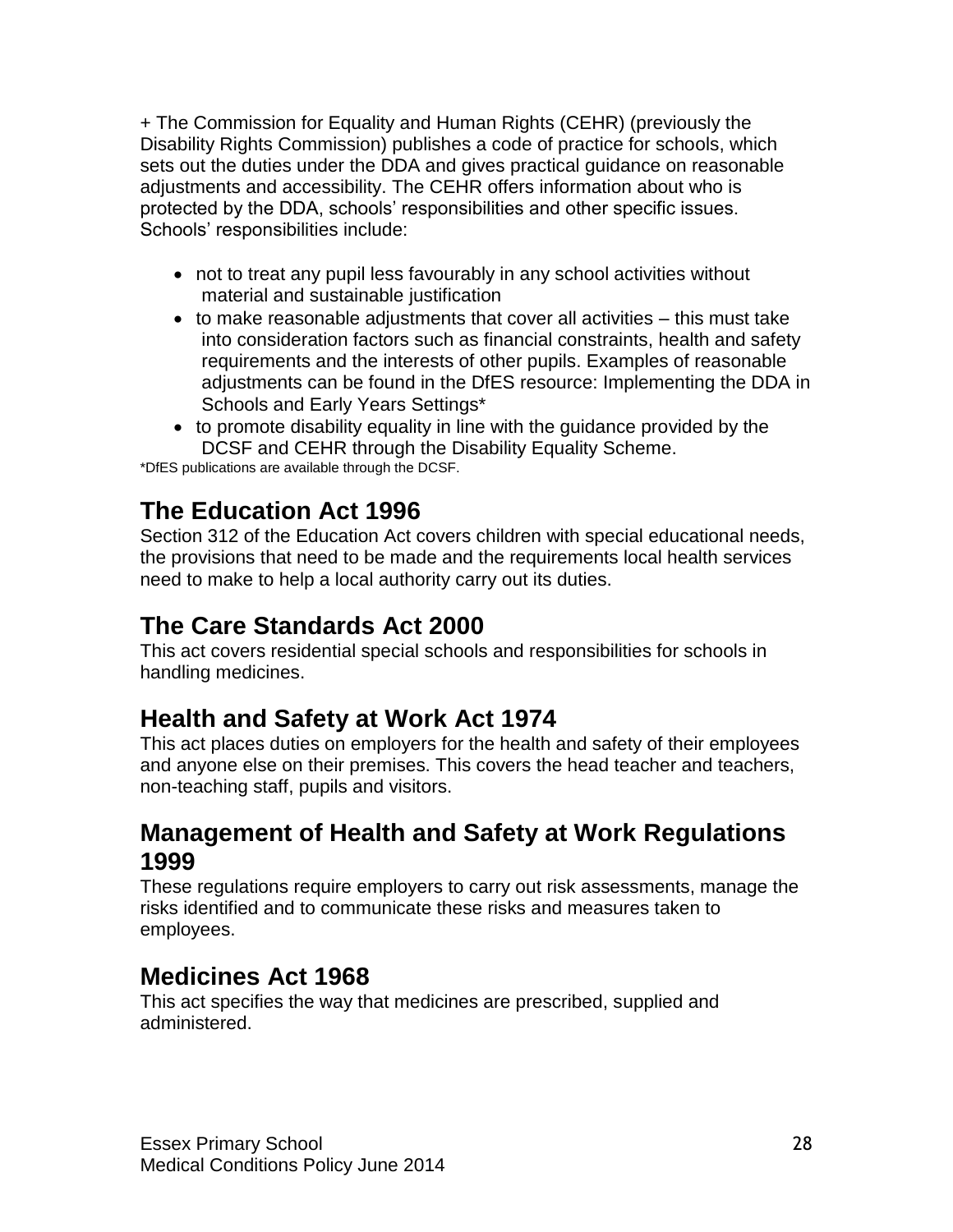# **Additional guidance**

Other guidance resources that link to a medical conditions policy include:

- Healthy Schools Programme a medical conditions policy can provide evidence to help schools achieve their healthy school accreditation
- National Service Framework for Children and Young People and Maternity Services (2004) – provides standards for healthcare professionals working with children and young people including school health teams
- Health and Safety of Pupils on Educational Visits: A Good Practice Guide (2001) – provides guidance to schools when planning educational and residential visits
- Misuse of Drugs Act 1971 legislation on the storage and administration of controlled medication and drugs
- Home to School Travel for Pupils Requiring Special Arrangements (2004) – provides guidance on the safety for pupils when traveling on local authority provided transport
- Including Me: Managing Complex Health Needs in School and Early Years Settings (2005).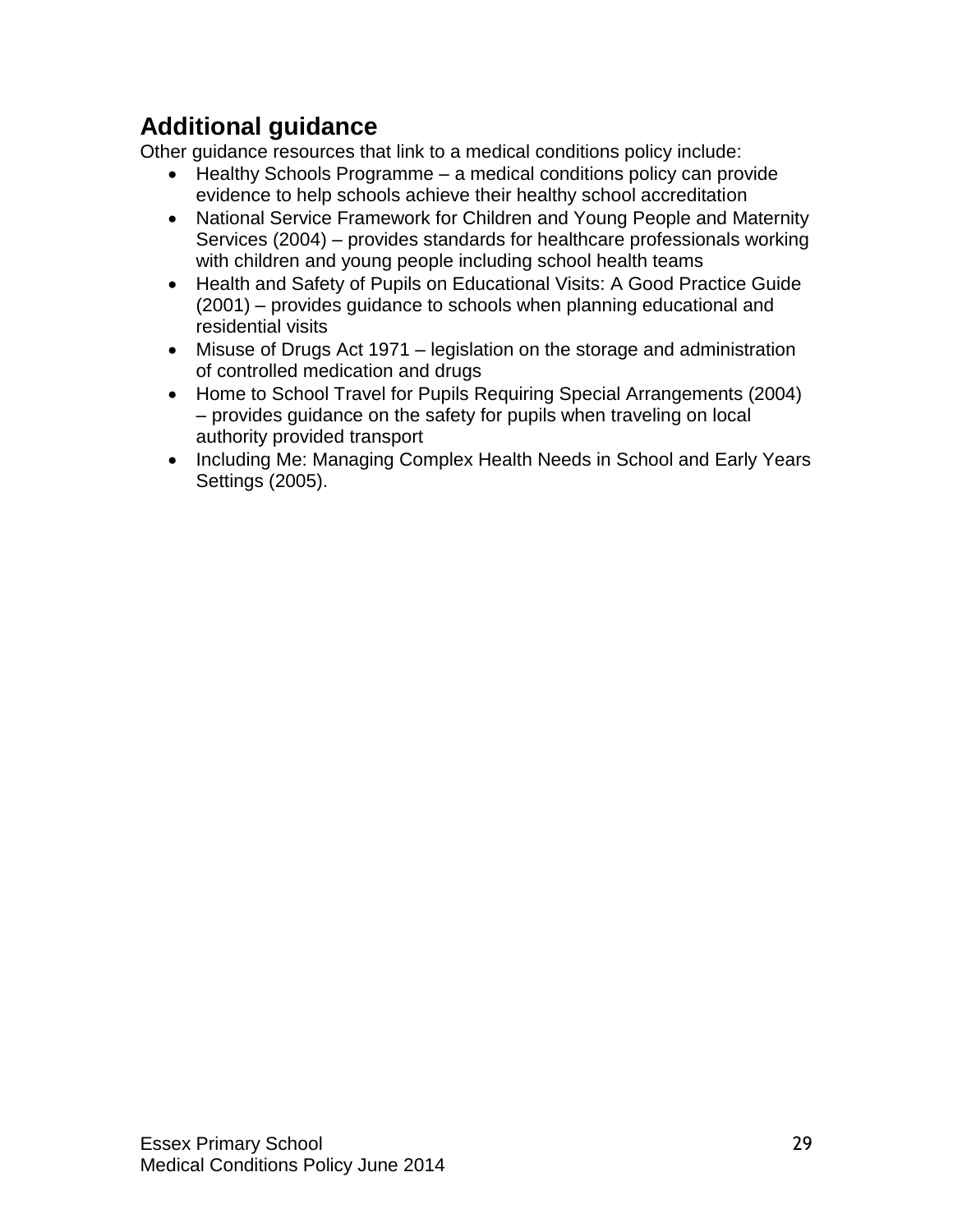# **Further advice and resources**

**The Anaphylaxis Campaign**

1, Alexandra Road Farnborough Hampshire GU14 6SX **Phone 01252 546100 Fax 01252 377140 info@anaphylaxis.org.uk www.anaphylaxis.org.uk**

**Asthma UK 18, Mansell Street London E1 8AA Phone 020 7786 4900 Fax 020 7256 6075 info@asthma.org.uk www.asthma.org.uk**

#### **Diabetes UK**

Macleod House 10 Parkway London NW1 7AA **Phone 0345 123 2399 Fax 020 7424 1001 info@diabetes.org.uk www.diabetes.org.uk**

#### **Epilepsy Action**

New Anstey House Gate Way Drive Yeadon Leeds LS19 7XY **Phone 0113 210 8800 Fax 0113 391 0300 epilepsy@epilepsy.org.uk www.epilepsy.org.uk**

#### **Long -Term**

**Conditions Alliance** 202 Hatton Square 16 Baldwins Gardens London EC1N 7RJ **Phone 020 7813 3637 Fax 020 7813 3640 info@ltca.org.uk www.ltca.org.uk**